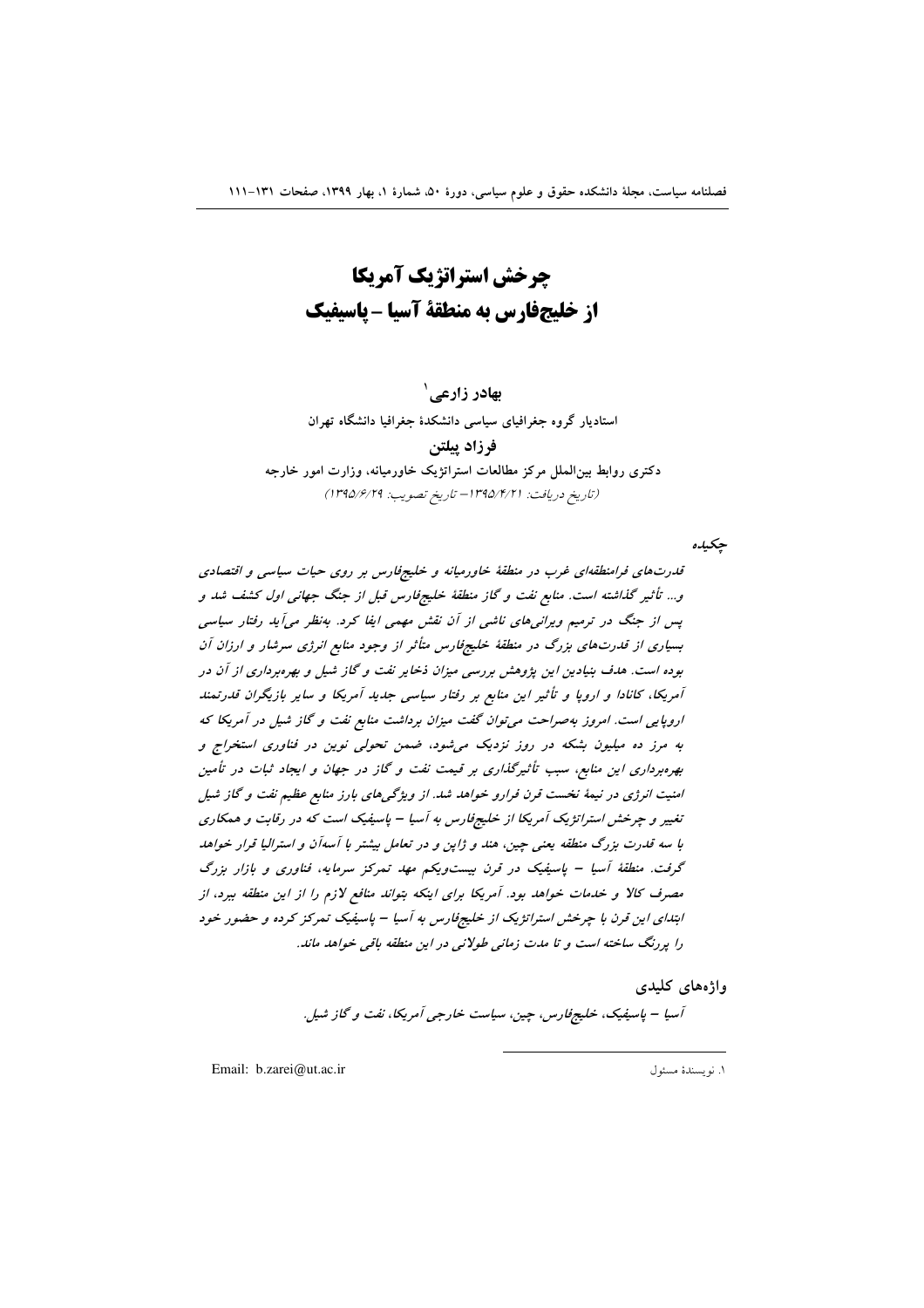بیش از یک قرن است که جغرافیای انرژی در جهان قدرتهای بزرگ و صنعتی را به سمت خود فرا خوانده است. بهدلیل اهمیت منابع راهبردی نفت و گاز در چرخهٔ صنعت و نیاز قدرتها و کشورهای صنعتی به آن برنامهٔ کنترل، نفوذ و نظارت بر مناطق ژئوپلیتیکی خاورمیانه و خلیجفارس بخشی از استراتژی همهٔ کشورهای صنعتی در قرن بیستم بوده است. نظر به وجود بیش از دوسوم منابع نفت و گاز جهان در منطقهٔ جغرافیایی خلیجفارس و نفت بهمثابهٔ خون صنعت نوین که به گفتهٔ کلمانسو با خون سربازان اروپایی برابری میکرد، نقش بارزی در فرایند توسعهٔ صنعتی غرب داشته است که با صنعتی شدن بیشتر اروپا و آمریکا پس از جنگ جهانی دوم اهمیت آن دوچندان شد. با تأسیس اوپک در سال ۱۹۶۰ و درک دیرهنگام اعضا دال بر اهمیت این منابع برای اقتصاد صنعتی به افزایش قیمت آن روی آوردند و از همین زمان مداخله و نقشآفرینی بازیگران فرامنطقهای در این کشورها نیز رو به فزونی گرفت. با افزایش تقاضا برای نفت و گاز در جهان بهدلیل توسعهٔ فرایند صنعتی شدن به سراسر جهان، قیمت نفت و گاز نیز متعاقب آن افزایش یافت، بهگونهای که جستوجو برای یافتن منابع جدید نفت و گاز و سایر انرژیهای جایگزین در دستور کار کشورهای صنعتی غرب و شرق قرار گرفت. منابع نفت و گاز شیل که قرنها بهصورت محدود مورد استفادهٔ بومیان مناطق قرار گرفته بود، بهدلیل افزایش قیمت نفت و گاز طبیعی در جهان و با تحول نوینی که در فناوری بهرهبرداری از این ذخایر توسط آمریکا و کانادا و سپس انگلستان صورت گرفت، کاملاً اقتصادی و مقرونبهصرفه شد، بهگونهای که در آمریکا برداشت از این منابع با یک میلیون بشکه در روز آغاز شده و امروز به مرز ده میلیون بشکه نزدیک شده است. این تحول بزرگ در فناوری بهرهبرداری از انرژی سبب تغییر استراتژیک رفتار آمریکا از خاورمیانه و خلیجفارس به اسیا – پاسیفیک شده است. بازخیزی اقتصادی اسیا پس از دو قرن خواب (از ۱۸۰۰ تا ۲۰۰۰م) و اینکه در قرن حاضر فناوری، سرمایه که بنیان اقتصاد جهانی را شکل میدهد در آسیا میتپد، آمریکا را به تغییر استراتژیک رفتار سیاسی در این برههٔ حساس واداشته و به سمت اَسیا– پاسیفیک و حضور همهجانبهٔ سیاسی، نظامی و اقتصادی سمتوسو داده است. در این پژوهش تلاش بر این است تا بهطور کامل به این موضوع پرداخته شود.

## روابط چين و آمريکا

روابط اَمریکا و چین طی دههٔ گذشته با فراز و فرودهای نسبتاً زیادی روبهرو بوده است. پس از جنگ سرد و فروپاشی اتحاد جماهیر شوروی که از دوستی کوتاهمدت با چین و دشمنی بلندمدت تداوم یافته بود، سرانجام در همین فضای دشمنی کمخطر هم فروپاشید. بهتبع الگوی

مقدمه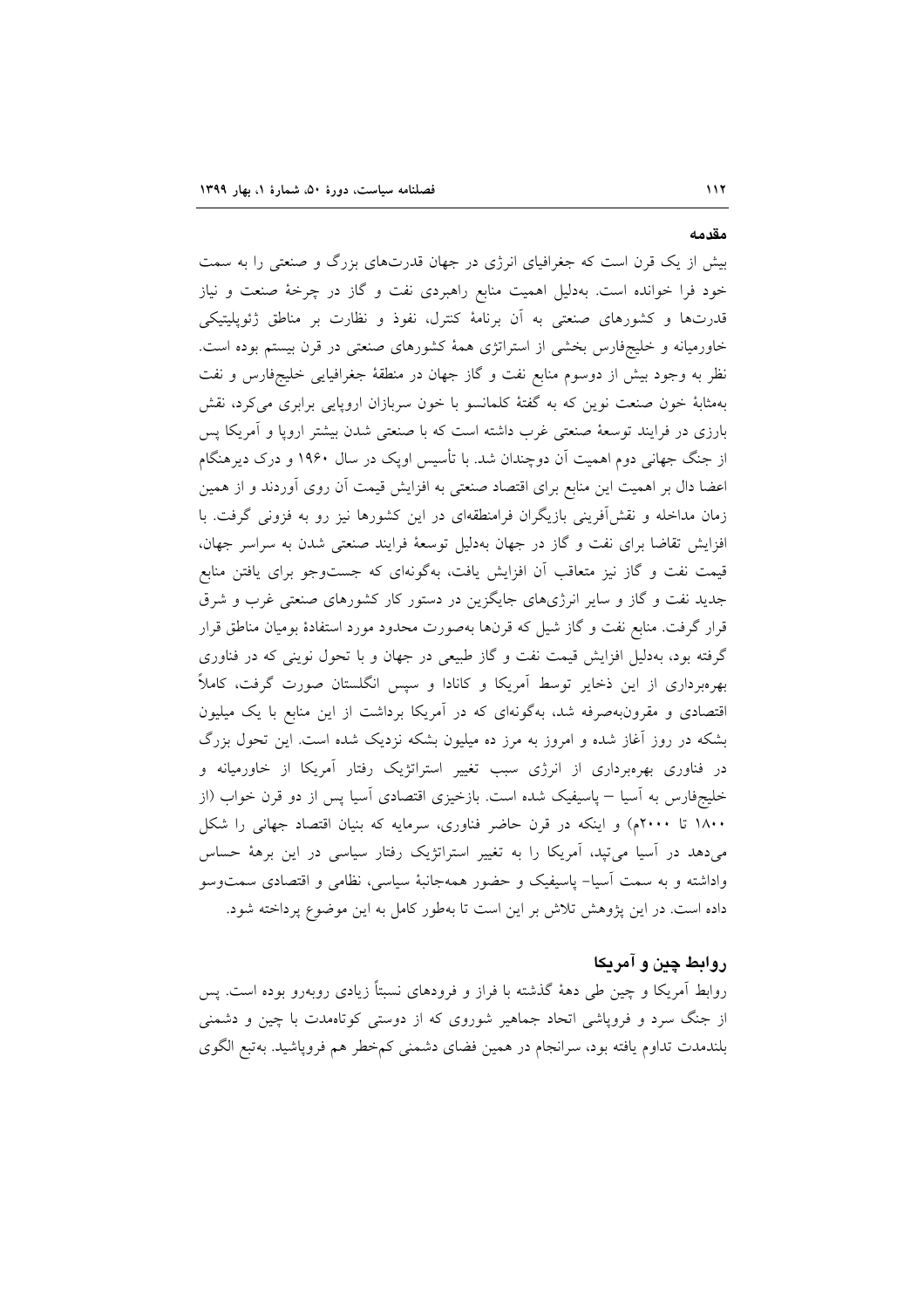حاکم بر روابط اَمریکا و چین هم تغییر شکل یافت. در این زمینه از دههٔ ۱۹۹۰ بهتدریج الگوی جدیدی در روابط دو کشور شکل گرفت که آن را می توان در قالب اقتصادی و رقابت استراتژیک – رویکردی مبتنی بر همکاری و رقابت توأمان- سازه بندی و تعریف کرد. در قالب این الگو، دو کشور در حوزههای وسیعی با محوریت اقتصاد وارد همکاری و در حوزههای مهم دیگر مانند امنیت بین|لملل وارد رقابت شدند و در حوزهٔ تأمین امنیت انرژی نیز از رویکردی مبتنی بر همکاری و رقابت توأمان پیروی میکنند. این الگو در دوران پساجنگ سرد، همچنان در روابط دو کشور در حوزههای مختلف در چارچوب وابستگی متقابل حاکم بوده است (کشمیری، ۱۳۹۳: ۹۰). یکی از وجوه پراهمیت و رو به توسعهٔ روابط دو کشور افزایش تعاملات اقتصادی و تجاری است که در دههٔ گذشته بهسرعت رو به فزونی بوده است. می توان گفت حجم عظیم مبادلات تجاری دو کشور در ابعاد و اندازهای بوده است که وابستگی متقابل بهعنوان اصل تنظیمکننده در روابط میان دو ابرقدرت در نظام بینالملل کنونی تعریف شده است. براساس آخرین آمارهای ارائهشده حجم تجارت خارجی دو کشور در سال ۲۰۱۱، به میزان ۵۰۳ میلیارد دلار و در سال ۲۰۱۹ حدود ۶۸۲/۲ میلیارد دلار بوده، حال آنکه در سال ۱۹۷۹ آغاز گشایش سفارتخانههای دو کشور، میزان مبادلات تجاری دو کشور حدود ۱۰۰ میلیون دلار گزارش شده است. در شرایط کنونی، آمریکا نیز منافع بسیار زیادی از تجارت با چین دارد، رشد صادرات آمریکا به چین دو برابر رشد صادرات آمریکا به سایر کشورهای دنیا بوده و این میزان در سال ۲۰۱۹ به حدود ۱۸۲/۲ میلیارد دلار رسیده است. در حقیقت اهمیت چین برای آمریکا طی بیست سال گذشته بهطور پیوسته در سیاستهای راهبردی این کشور در نظام بینالملل رو به افزایش بوده است. چین با میزان ۱۹/۹ درصد از کل واردات آمریکا بزرگترین تأمینکنندهٔ واردات این کشور محسوب میشود، همچنین آمریکا با صادرات ۱۰ درصد از نیازهای بازار بزرگ چین سومین صادرکننده به چین در سال ۲۰۱۹ بوده است. چین دومین بازار بزرگ اقلام صادرات کشاورزی آمریکا نیز محسوب می شود. از سوی دیگر، چین دارای بیشترین جمعیت دنیاست (۱٫۴۲۷٫۶۴۷٫۷۸۴ نفر، ۲۰۱۸) و رشد سریع اقتصادی چین و قرار دادن آن در خدمت نیروی نظامی می تواند توانمندی فزایندهای به این کشور بدهد و این می تواند جایگاه آمریکا در شرق آسیا و متحدان آن یعنی کره و ژاپن را تضعیف کند و موازنهٔ قدرت را در جهان به نفع خویش تغییر دهد. آمریکا بسیار نگران است که رشد فزایندهٔ اقتصاد چین موجب شود که از آن در خدمت نیروی نظامی و افزایش توان و قدرت خود در این حوزه بهره ببرد و چین را به هژمون منطقهٔ شرق اسیا یا در سطح جهانی تبدیل کند و این مسئله می تواند در هر دو حالت (هژمون منطقهای یا هژمون جهانی) تهدیدکنندهٔ منافع آمریکا و بهویژه منافع متحدان آن در آسیا-پاسیفیک خواهد بود. از همین رو و بهدلیل پیش بینی این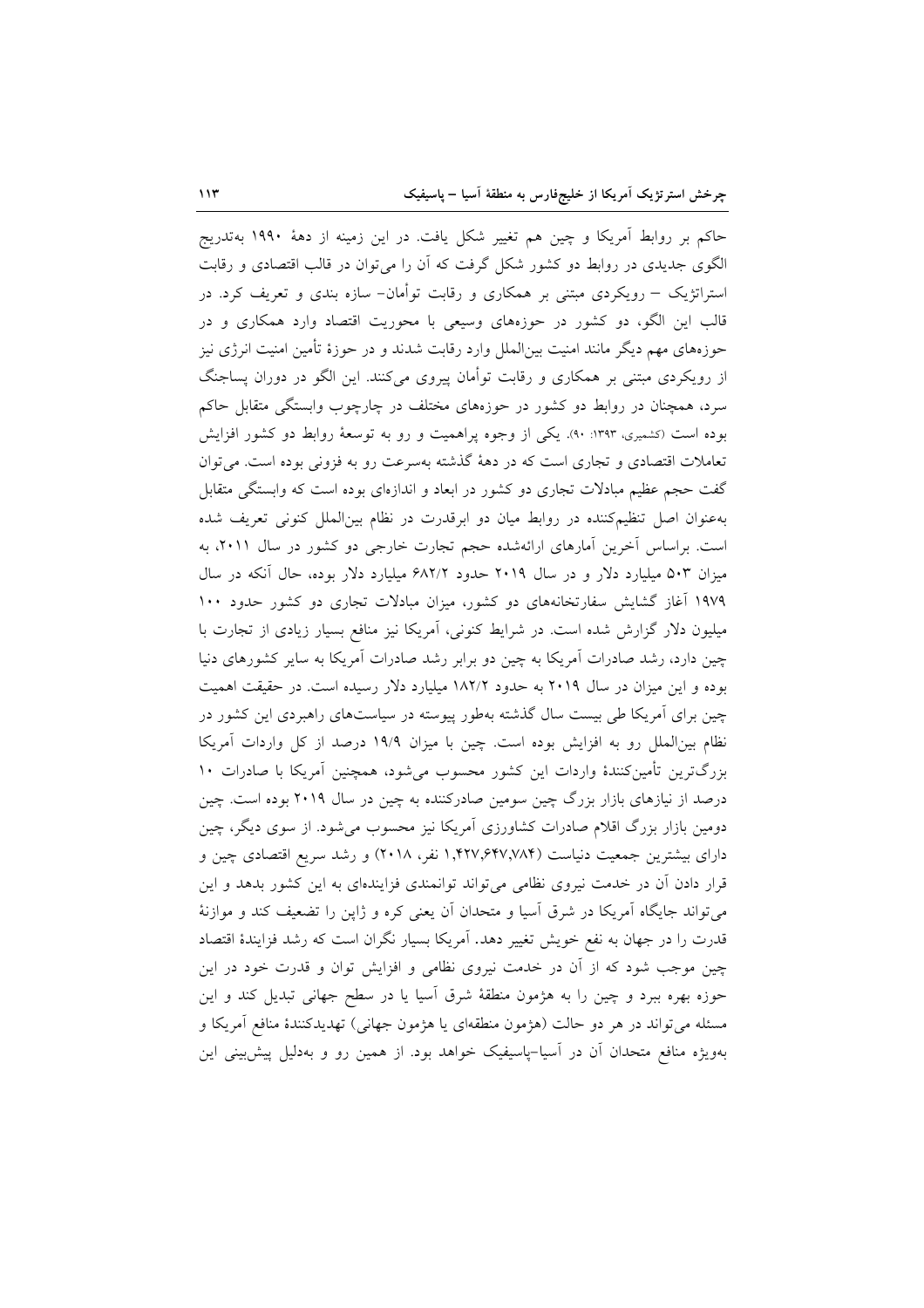تهدیدات در آیندهٔ نزدیک، آمریکا راهبرد جدیدی را در این خصوص اتخاذ کرده است و در این راهبرد تلاش دارد با رویکرد همکاری-تقابل به رفع یا کاهش این نگرانیها در قبال چین بپردازد. براساس این راهبرد جدید، آمریکا در نظر دارد حضور نظامی خود در آسیا-پاسیفیک را تقویت کند. در واقع اَمریکا در جستوجوی موازنهٔ جدیدی از قدرت در اَسیاست و تلاش می کند از طریق مهار سیاسی، اقتصادی، فرهنگی و نظامی چین این موازنه را برقرار سازد. سهم فزایندهٔ بودجهٔ نظامی چین طی سال های گذشته و برنامههای آن کشور برای نوسازی بخش نظامی خود، موجب تقویت نگرانیهای آمریکا شده است. در راهبرد نظامی آمریکا در سال ۲۰۱۷ این نگرانی یعنی خیزش چین، بهعنوان قدرت جدید اقتصادی و نظامی چنین آمده است: «امروز، آمریکا باید برای روابط مثبت در سراسر جهان رقابت کند. چین و روسیه برای سرمایهگذاری خود جهان در حال توسعه را بهمنظور گسترش نفوذ و بهدست آوردن مزایای رقابتی علیه آمریکا هدف گرفتهاند. چین در حال سرمایهگذاری میلیاردها دلار در زیرساختها در سراسر جهان است» (استراتژی امنیت ملی آمریکا، ۲۰۱۷).

بهنظر می رسد مهمترین مؤلفههای استراتژیک آمریکا در قبال چین چنین باشد: ١. جلوگیری از گسترش نفوذ همهجانبه و فراگیر چین در منطقهٔ آسیا – پاسیفیک، رهبران آمریکا با تأکید بر تعامل با چین در منطقه در تلاشlند تا روابط با چین را بر مبنای تعامل بر پهنهٔ پاسیفیک توسعه بخشند. در این زمینه، سیاست خارجی آمریکا در منطقهٔ آسیا-پاسیفیک مبتنی بر پیوندهای امنیتی دوجانبهٔ سخت و روابط اقتصادی چندجانبهٔ نرم است. در این سیاست مجموعهای از چانهزنیهای سیاسی میان آمریکا و کشورهای منطقه شکل گرفته است. آنچه هماکنون کانون نگرانی۵عای آمریکا در مورد ساختار در حال پیدایش منطقهٔ جغرافیایی آسیا – پاسیفیک قرار دارد، نفوذ روزافزون چین است و در صورت تسلط چین بر نهادهای منطقهای شرق آسیا این خطر وجود دارد که این کشور آنها را در مسیری قرار دهد که با اهداف آمریکا هماهنگ نباشد (85 :2012 .Chachavalpongpun, 7. تمركز بر ايجاد اعتماد متقابل در روابط دوجانبه از منظر دولتمردان اَمریکا دو کشور با وجود اختلافاتی که در حوزهٔ مسائل امنیتی با یکدیگر دارند، در حوزههای وسیعی با یکدیگر همکاری میکنند و همین امر میتواند زمینه را برای اعتماد متقابل فراهم آورد (Brzezinski, 2012: 98). همکاریهای گستردهٔ اقتصادی آمریکا با چین نیز با هدفی سیاسی صورت می گیرد، چراکه بر این اعتقاد لیبرال تکیه دارند که کمک به رشد اقتصادی در این کشور ضمن اینکه منافع اقتصادی کلانی برای آمریکا بههمراه دارد و چین را به لحاظ اقتصادی به اَمریکا وابسته خواهد کرد، به رشد طبقه متوسط در چین منجر خواهد شد و این مسئله در بلندمدت ساختار سیاسی چین را به سمت دموکراتیک شدن دگر گون خواهد کرد.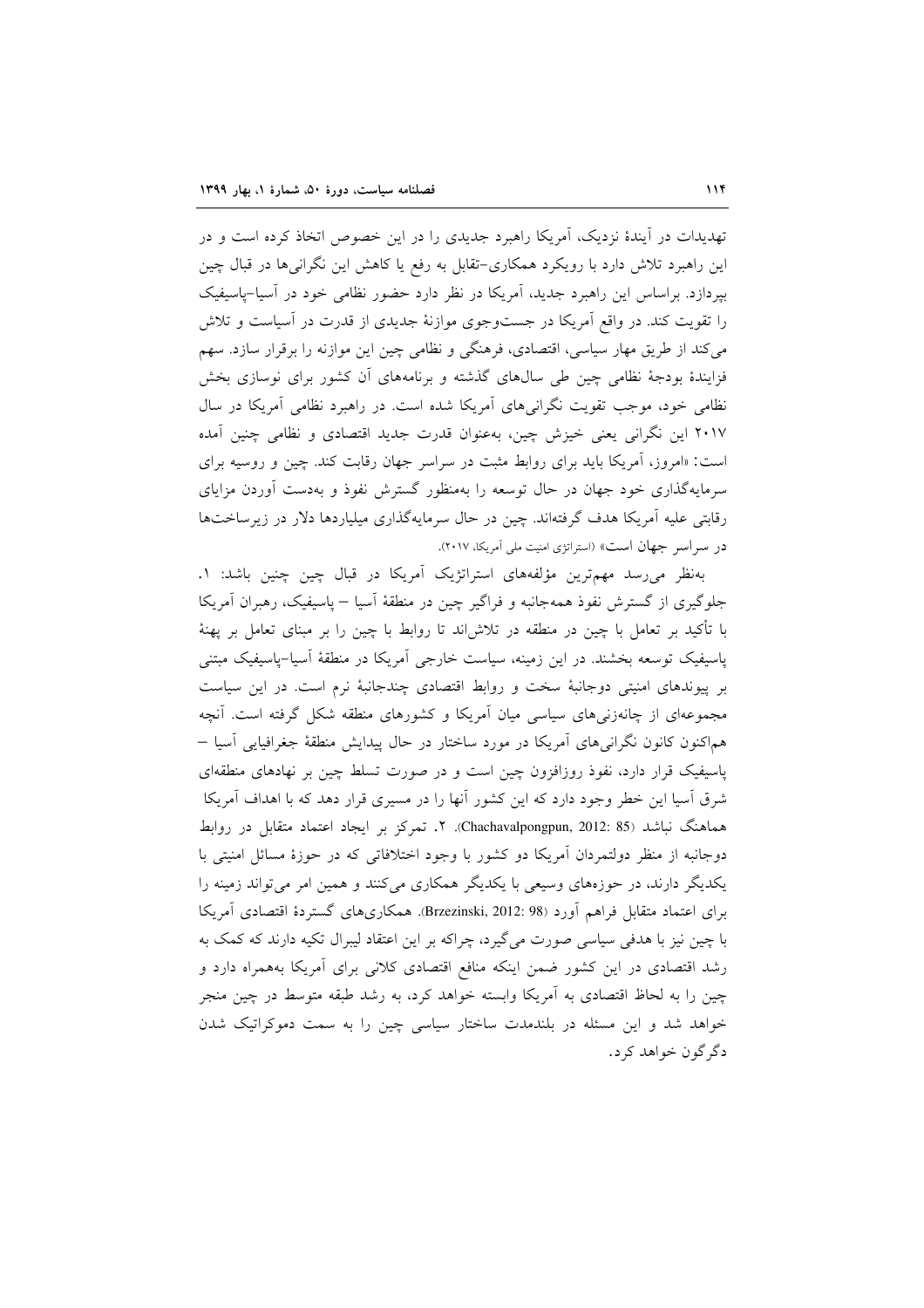### بحث و يافتهها

### تجديد موازنهٔ استراتژيک آمريکا در منطقهٔ آسيا– پاسيفيک

جرج دبلیو بوش رئیس جمهور آمریکا طی سخنرانی سالانه در سال ۲۰۰۷، اعلام کرد که اتکای آمریکا به نفت خارجی، منافع ملی این کشور را در قبال رژیمهای دشمن و گروههای تروریستی که توانایی قطع صادرات نفت و بالا بردن بهای انرژی بهمنظور اسیب زدن به اقتصاد آمریکا را دارند، آسیبپذیرتر ساخته است. این مسئله مباحث عمدهای را در محافل سیاستگذاری این کشور در خصوص ابعاد ژئوپلیتیکی و امنیت ملی، وابستگی آمریکا به واردات نفت و ضرورت در پیش گرفتن سیاستهایی بهمنظور کاهش وابستگی آمریکا به واردات نفت مطرح کرد.

دولتمردان آمریکایی برنامههای بسیار وسیع، استراتژیک و بلندمدتی را برای عملیاتی ساختن این موضع گیری بهدلیل ضرورت اجتنابناپذیر آن برای آیندهٔ انرژی آمریکا، طراحی و تدوین کردهاند. آنها معتقدند بدون استقلال انرژی، بهدلیل رشد نسبتاً سریع منابع سوخت و تأمين نفت و گاز آمريكاي شمالي تبعات ژئوپليتيكي سنگيني بههمراه خواهد داشت. البته اين تبعات الزاماً سریع نیستند، اما به مرور زمان بهوجود خواهند آمد و آمریکا را با چالشهای بزرگی مواجه خواهند ساخت. به همین منظور بیشتر اعضای کنگرهٔ آمریکا از استقلال انرژی این کشور بهمنظور کاهش تهدیدهای ناشی از وابستگی به نفت وارداتی به امنیت ملی آمریکا دفاع کردند، بهطوریکه امروز شاهد تحولی در سیاستگذاری انرژی آمریکا از مفهوم امنیت انرژی به مفهوم استقلال انرژی هستیم (Kissinger & Henry A, 2012).

با توجه به مسائل فراروی، آمریکا در چارچوب استراتژی امنیت انرژی خود دو هدف اساسی را در پیش گرفته است؛ ابتدا، تلاش برای کاهش وابستگی به منابع نفت کشورهای عضو اوپک و خلیجفارس، بهویژه پس از حوادث ١١ سپتامبر ٢٠٠١ و جایگزین کردن آن با افزایش واردات از سایر مناطق نفتخیز پیرامون خود مانند کانادا، مکزیک و ونزوئلا و در نهایت غرب اَفریقا در کوتاهمدت بوده است. هدف دوم طی سال\$ای اخیر بهرهبرداری از منابع هیدروکربوری غیرمتعارف بهعنوان منبع جدید انرژی و با هدف کاهش وابستگی به دیگر انواع انرژی فسیلی و تقویت امنیت انرژی واردکنندگان عمدهٔ نفت و گاز بهویژه آمریکا مورد توجه قرار گرفته است. یکی از این منابع جدید انرژی، نفت و گاز شیل است(Westphal, 2013:1).

طی سالهای اخیر بهرهبرداری از منابع هیدروکربوری غیرمتعارف بهعنوان منبع جدید انرژی و با هدف کاهش وابستگی به دیگر انواع انرژی فسیلی و تقویت امنیت انرژی واردکنندگان عمدهٔ نفت و گاز بهویژه آمریکا مورد توجه قرار گرفته است. یکی از این منابع جدید انرژی، نفت و گاز شیل است. نفت و گاز شیل به ذخایر هیدروکربوری طبیعی گفته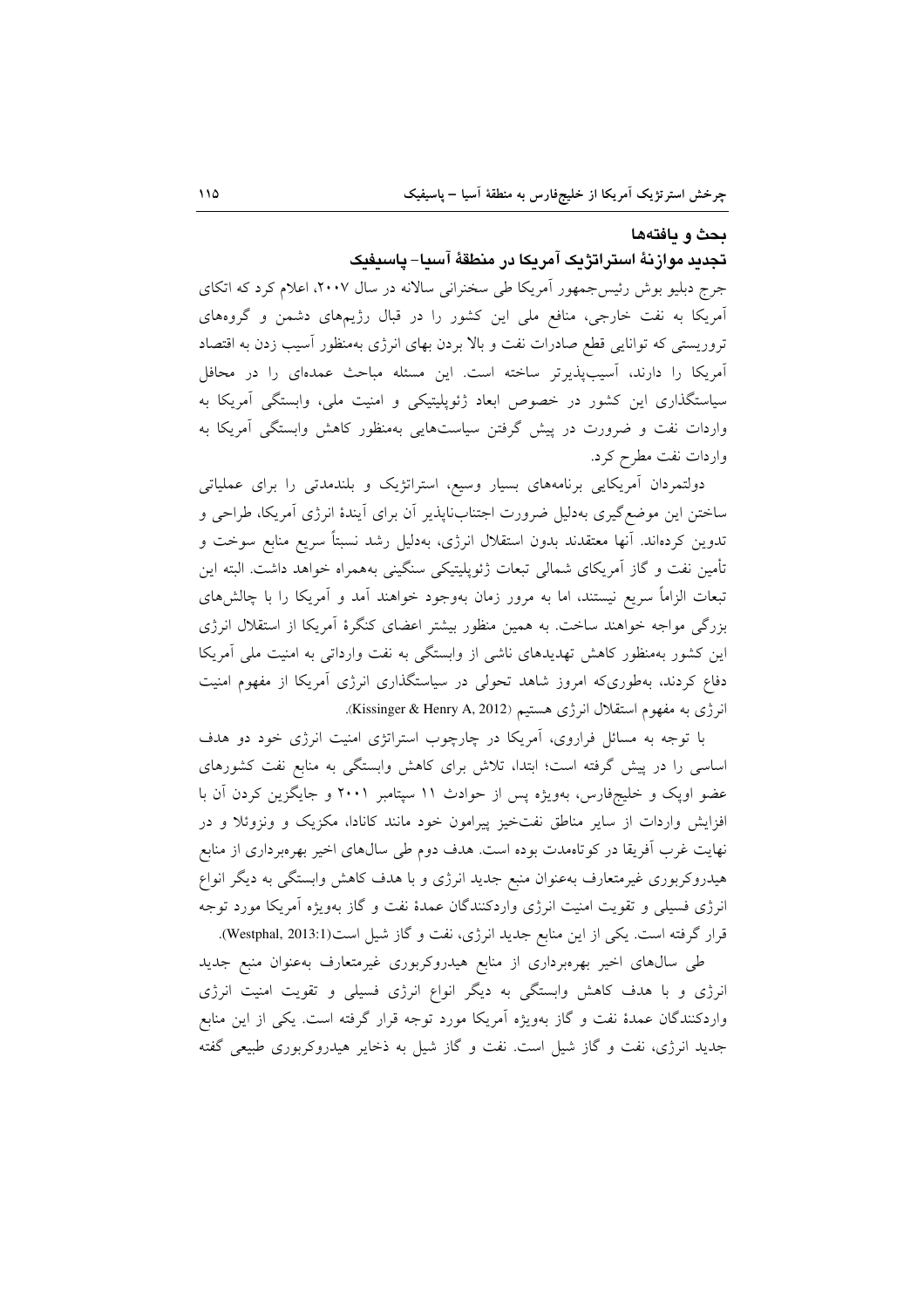می شود که در تشکیلات زمین شناسی شیل به دام افتاده است. شیلها، سنگها و صخرههای رسویی ریزدانهای هستند که از بههمفشردگی گا ولای ذرات معدنی بهوجود می آیند و حاوی مقادیر نسبتاً زیادی از مواد عالی به نام کروژن هستند که می توان از آن حجم زیادی نفت و گاز قابل احتراق تولید کرد (Westphal, 2013:1). بزرگترین ذخایر کشفشدهٔ نفت شیل در جهان متعلق به منطقهٔ گرین ریور، شامل بخشی از ایالتهای کلرادو، یوتا و وایومینگ در غرب آمریکاست. پیش بینیهای انجمن زمین شناسان آمریکا حاکی از این است که این منطقهٔ پهناور (۱۲۰۰ مایل) در حدود ۱/۲ تریلیون بشکه نفت از منابع شیل بهطور متوسط دارای بیش از ۱۵ گالن در هر تن شیل است. اما با توجه به ملاحظات زیستمحیطی و مناطق شهری پرجمعیت پیش بینی می شود بین ۵۰۰ تا ۱/۱ تریلیون بشکه از منابع نفت شیل این منطقه قابل استحصال است.

| .                         |                    |
|---------------------------|--------------------|
| (میلیارد بشکه)            | نام کشور<br>آمریکا |
| $\Lambda \cdot \Lambda/V$ |                    |
| ۵۰۰                       | كانادا             |
| 5437                      | روسيه              |
| 19.7                      |                    |
| 177/T                     | جهان               |
| Y1Y9/0                    |                    |

جدول ١. ميزان ذخاير قابل برداشت نفت شيل در جهان

Source: (James Baker III Institute for Public Policy October 2018)

برخی پیش بینی ها حاکی از آن است که شیل نفتی تا سال ۲۰۳۰ بیش از یکسوم رشد در استفاده از نفت غیرمتعارف را در سراسر جهان به خود اختصاص دهد (WEC, 2013: 102).

بهمنظور تحلیل بهتر و منطقی تر این منابع در آینده شایان ذکر است که میانگین ذخیرهٔ نفت شیل معادل ۸۰۰ میلیارد بشکه قابل برداشت است که این مقدار بهتنهایی سه برابر ذخایر کشفشدهٔ عربستان سعودی بهعنوان بزرگترین تولیدکنندهٔ نفت در جهان و معادل ۷۰ درصد ذخیرهٔ نفت خام دنیا در این قرن است. آمریکا بهطور متوسط روزانه ۲۰ میلیون بشکه نفت مصرف می کند که اگر روزانه ١٠ میلیون بشکه نفت شیل برداشت کند، تا ٢٠٠ سال نیاز آمریکا به انرژی فسیلی از خارج برطرف می شود. حال اگر سیاست دولت آمریکا را که عبارت از کاهش ۱۰ درصدی سالانهٔ سوختهای فسیلی از سبد انرژی آمریکاست و در دولت اوباما به آن توجه خاصی شده است، لحاظ کنیم، درمییابیم که آمریکا در سالهای آینده به نفت خلیجفارس نیازی نخواهد داشت. همانگونهکه امروز آمریکا نفت بسیار محدودی از این منطقه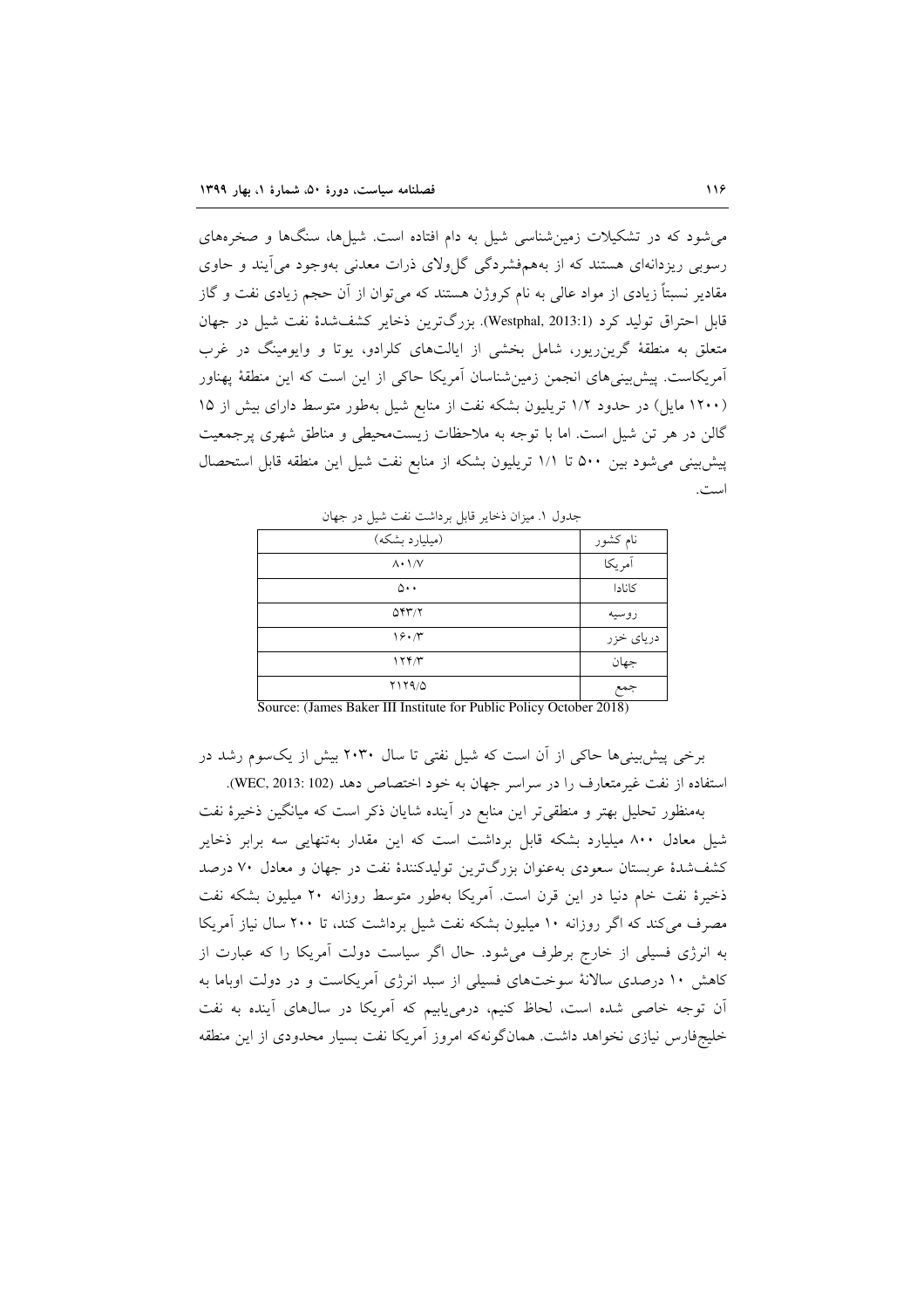(از عربستان و عراق در مجموع حدود یک و نیم میلیون بشکه) جهت مصرف داخلی خود خريداري مي كند.

| عراق                    | عربستان سعودي   | سال                           |
|-------------------------|-----------------|-------------------------------|
| ٠                       | ۱۲۶۰            | ۱۹۹۵                          |
| 7VQ                     | ۱۵۲۳            | ۲۰۰۰                          |
| $\mathsf{v}_\mathsf{v}$ | ۱۴۴۵            | $\mathbf{y} \cdot \mathbf{0}$ |
| ۳۴۱<br>$-1$             | $V \cdot \cdot$ | ۲۰۱۹                          |

جدول ٢. واردات نفت خام أمريكا از كشورهاي منطقهٔ خليجفارس (هزار بشكه)

EIa, 2019

جدول ٢ ميزان واردات نفت آمريكا از منطقة خليجفارس را نشان مى دهد. همان طور كه مشاهده می شود از سال ۱۹۹۵ تا ۲۰۱۱، فقط دو کشور عربستان و عراق بخش اندکی (۱۳ درصد) از نفت مورد نیاز آمریکا (۲۰ میلیون بشکه) را تأمین میکردهاند و شش کشور دیگر منطقه نقشی در تأمین نیازهای نفتی آمریکا نداشتهاند؛ دوم اینکه، میزان نفت وارداتی آمریکا از این دو کشور نیز بهطور مرتب رو به کاهش بوده و به حدود ۵ درصد سقوط کرده است (جدول ۲، ۲۰۱۹) و بهجای آن کشورهای آفریقای غربی، نیجریه و آنگولا بخشی از نفت مورد نیاز آمریکا را تھیه میکنند و مابقی از کانادا، مکزیک، ونزوئلا و کلمبیا تأمین می شود. دلیل بی علاقه بودن آمریکا به نفت کشورهای منطقهٔ خلیجفارس در درجهٔ اول ناامنیهای مدام منطقه طی شش دههٔ گذشته بوده است. فراهم ساختن امنیت این منطقه برای آمریکا هزینههای زیادی را بههمراه داشته است، بهگونهای که بعضی سالها با احتساب هزینههای امنیتی که آمریکا در این منطقه می پرداخته، موجب افزایش دو برابر قیمت نفت برای این کشور شده است. امروز سبد انرژی آمریکا دارای رشد سالانه ۲/۸۰ درصد انرژیهای تجدیدپذیر است و رشد سریع اتانول (۲۷ درصد)، گاز طبیعی، زغال سنگ و سوخت هستهای، سبب رشد منفی سالانهٔ نفت شده است. به همین دلیل بازنگری در سیاستهای نفتی آمریکا و مناطقی که این کشور نفت مورد نیاز خود را دریافت می کرده است، در ابتدای قرن بیستویکم اجتنابنایذیر بود. از سوی دیگر، افزایش قیمت نفت زمینهٔ بهرهبرداری از منابع نفت و گاز درون این کشور از جمله نفت و گاز شیل را برای آن بهتر فراهم ساخت (جدول ۳ مقدار مصرف حاملهای انرژی آمریکا را تا سال ۲۰۳۵ بهخوبی نشان میدهد). چنانچه نفت شیل آمریکا که از سال ۱۹۹۰ تولید اقتصادی آن آغاز شده روند رو به رشد خود را ادامه دهد، در آیندهٔ نهچندان دور این کشور یکی از بزرگترین تولیدکنندگان جهانی نفت خواهد بود. شایان ذکر است که تولید نفت شیل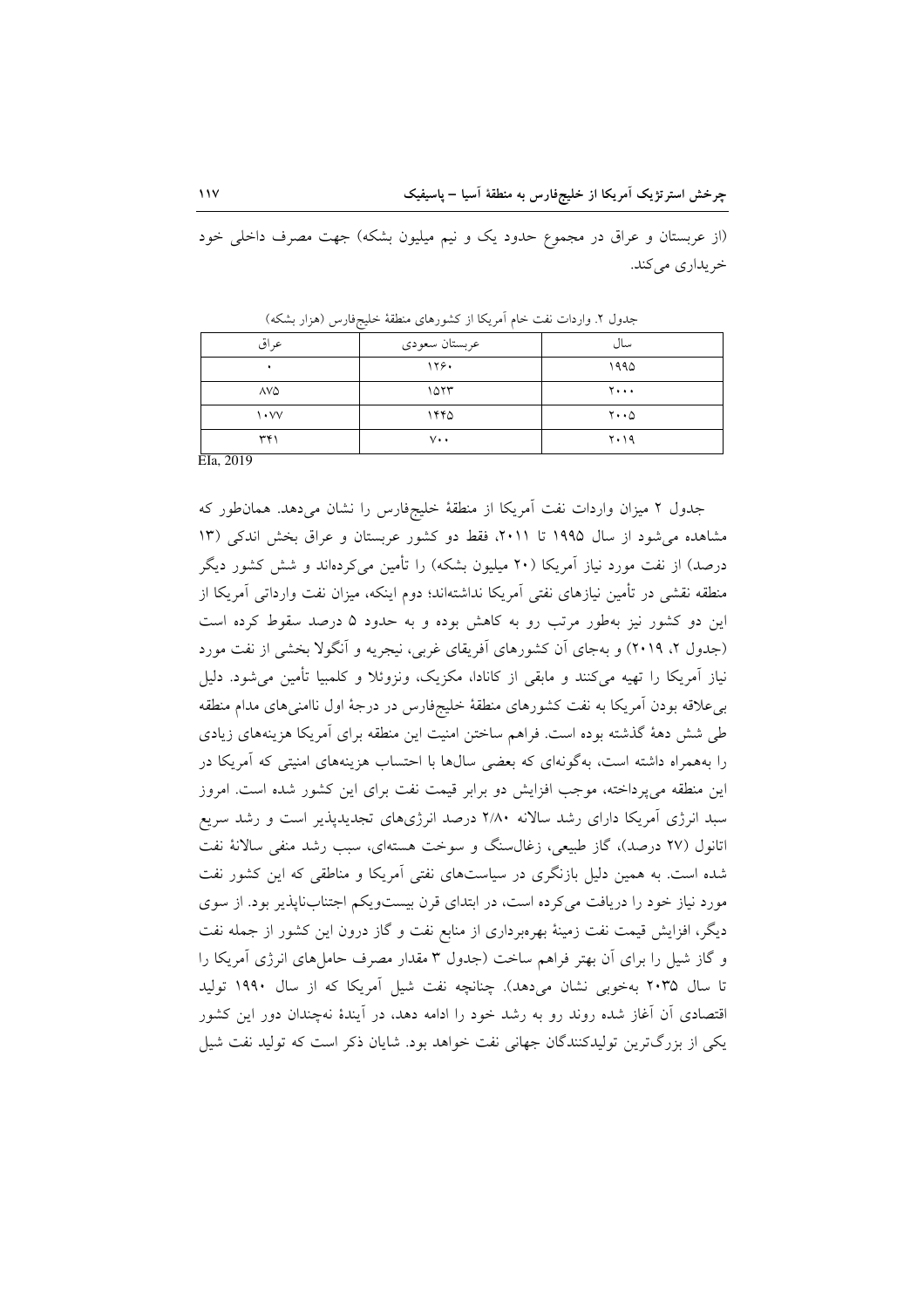یا نفت غیرمتعارف در آمریکا در سال ۲۰۱۴ به ۳/۵ میلیون بشکه در روز رسیده است؛ یعنی ۸۰۰ هزار بشکه افزایش عرضه نسبت به وضعیت مشابه در سال ۲۰۱۳. این در حالی است که در سال ۲۰۱۰ تولید نفت از ذخایر شیل یا غیرمتعارف حداکثر ۱ میلیون بشکه در روز بوده است. براساس اعلام ادارهٔ اطلاعات انرژی آمریکا در سال ۲۰۱۸، تولید نفت این کشور با ثبت رکورد ۱۲/۱ میلیون بشکه در روز، رقبایی همچون عربستان سعودی و روسیه را یشت سر گذاشته است. مطابق با آمار ادارهٔ اطلاعات انرژی آمریکا، تولید نفت این کشور در سال ۲۰۱۹، ۱/۳۶ میلیون بشکه در روز رشد کرده و به ۱۲/۳۲ میلیون بشکه رسیده است. همچنین در سال ۲۰۲۰ تولید نفت آمریکا ۹۴ هزار بشکه در روز رشد می کند که هزار بشکه در روز بیشتر از پیش بینی قبلی است. با وجود کندی رشد تولید در سال ۲۰۱۹ ادارهٔ اطلاعات انرژی آمریکا انتظار دارد تولید نفت آمریکا در سالهای ۲۰۱۹ و ۲۰۲۰ به رکورد جدیدی صعود کند و میزان تولید تا پایان سال ۲۰۲۰ بهطور میانگین به ۱۳/۵ میلیون بشکه در روز افزایش پابد. بخش مهمی از علت رونق تولید نفت آمریکا به فعالیت صنعت شیل مرتبط می شود که کمک کرده ایالات متحده در تولید نفت از روسیه و عربستان سعودی پیشی گیرد و به بزرگترین توليدكنندة نفت جهان تبديل شود (EIA, 2019).



شکل ١. توليد نفت شيل آمريکا (٢٠۴٠ - ١٩٩٠)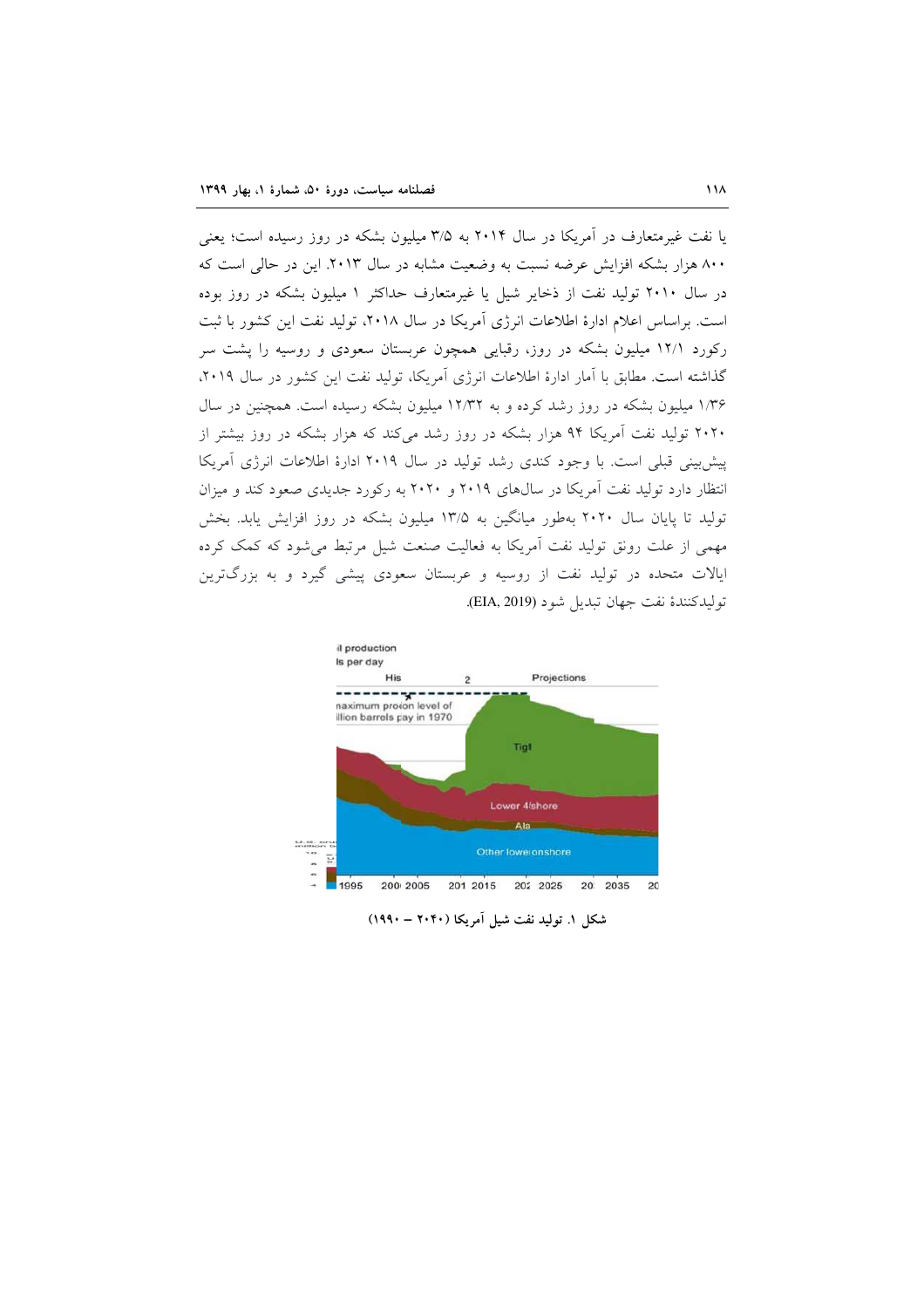|                                   |                    |                     | 1.1/99                                | 99/TT                 | 4V/FY                    | 9V/91            | 41/TQ         | 91/19                         | $\beta$             |
|-----------------------------------|--------------------|---------------------|---------------------------------------|-----------------------|--------------------------|------------------|---------------|-------------------------------|---------------------|
| $-1/9.$                           |                    | $\cdot/\cdot\Delta$ | $\cdot/\cdot\Lambda$                  | .4.9                  | $\cdot/1$                | $\cdot/1$        | .117          | $\cdot/\cdot$ ٩               | واردات برق          |
| $\mathbf{Y}/\mathbf{A}$ .         | 11/7 <sub>A</sub>  | 1.71                | $9/\gamma\Lambda$                     | $A/\Delta V$          | V/97                     | V/Y              | $V/\Delta Y$  | 9/NT                          | تجديديذير           |
| $\cdot$ /F $\cdot$                | 9/11               | 9/09                | 9/9                                   | 9/11                  | $\lambda$ / $9\lambda$   | $\Lambda/\Delta$ | A/TT          | <b>NFF</b>                    | سوخت<br>هستهای      |
| $\cdot/\sqrt{2}$                  | 71/10              | 1.709               | $\mathbf{Y} \cdot / \cdot \mathbf{Y}$ | <b>IANT</b>           | $1V/\Lambda$             | 19/49            | $Y \cdot 19$  | $\mathbf{Y} \cdot \mathbf{N}$ | زغالسنگ             |
| $\cdot/\mathfrak{f}\cdot$         | <b>TV/79</b>       | <b>79/VY</b>        | 19/14                                 | $Y\hat{Y}/\cdot V$    | 28                       | YO/A             | $\frac{1}{2}$ | <b>TF/VI</b>                  | گاز طبیعی           |
| $-1/f$                            | <b>٣٣/۶٢</b>       | rr/F                | rr/F1                                 | $rr/\Delta$           | $\mathsf{FF}/\mathsf{Y}$ | rr/9V            | <b>MY/AF</b>  | 17/0                          | نفت                 |
| $\mathsf{Y}\mathsf{Y}/\cdot\cdot$ | 1/17               | $\cdot$ /VT         | $\cdot/\mathfrak{r}$                  | $\cdot/\mathcal{V}$   | $\cdot/\cdot$            | ناچيز            | ناڇيز         | ناڇيز                         | اتانول ٨٥<br>(درصد) |
| .1                                | <b>Y/A</b>         | <b>Y/M</b>          | <b>T/A9</b>                           | Y/YF                  | 7/01                     | $Y/V\Delta$      | <b>T/V۳</b>   | $Y/N\Delta$                   | LPG                 |
| نرخ رشد<br>سالىانە<br>(درصد)      | $Y \cdot Y \Delta$ | ٢٠٣٠                | 7.70                                  | $\gamma$ . $\gamma$ . | 7.10                     | ٢٠١٢             | ۲۰۱۱          | $\mathbf{y}$                  | سال<br>نوع سوخت     |

جدول ۳. پیشبینی مصرف انواع حاملهای انرژی در ایالات متحدهٔ آمریکا تا سال ۲۰۳۵

Source: EIA.

بهغیر از نفت شیل در آمریکا که توانسته نیاز به دنیای دارندگان آن در خلیجفارس را به حداقل برساند و سیاست خارجی مستقل تری را در این منطقه در پیش بگیرد، منابع عظیم گاز شیل در این کشور سبب ایجاد تحولی بزرگ در مصرف انرژی آمریکا شده است. از مزیتهای گاز شیل در اقتصاد آمریکا این است که منبع داخلی تأمین سوخت محسوب می شود و برای کشور دارندهٔ آن امنیت انرژی پایدارتری را به ارمغان میآورد. از این نظر داستان گاز غیرمتعارف آمریکا بهمنزلهٔ تغییر پارادایمی در تولید گاز طبیعی محسوب میشود. حجم منابع غیرمتعارف گاز شیل بهمراتب از ذخایر متعارف اثباتشدهٔ جهان بیشتر است. بنا به پیش بینی مجلهٔ زمینشناسی آمریکا و انستیتوی منابع طبیعی و زمینشناسی آلمان فدرال حجم ذخایر قابل برداشت گاز متعارف در حدود ۴۴۰ تریلیون فوت مکعب برآورد شده است، درحالی که حجم ذخایر غیرمتعارف گاز بیش از ۹۰۰ تریلیون فوت مکعب برآورد می شود. بهنظر می رسد از این حجم گاز غیرمتعارف حدود ۳۸۰ تریلیون فوت مکعب آن قابل برداشت باشد که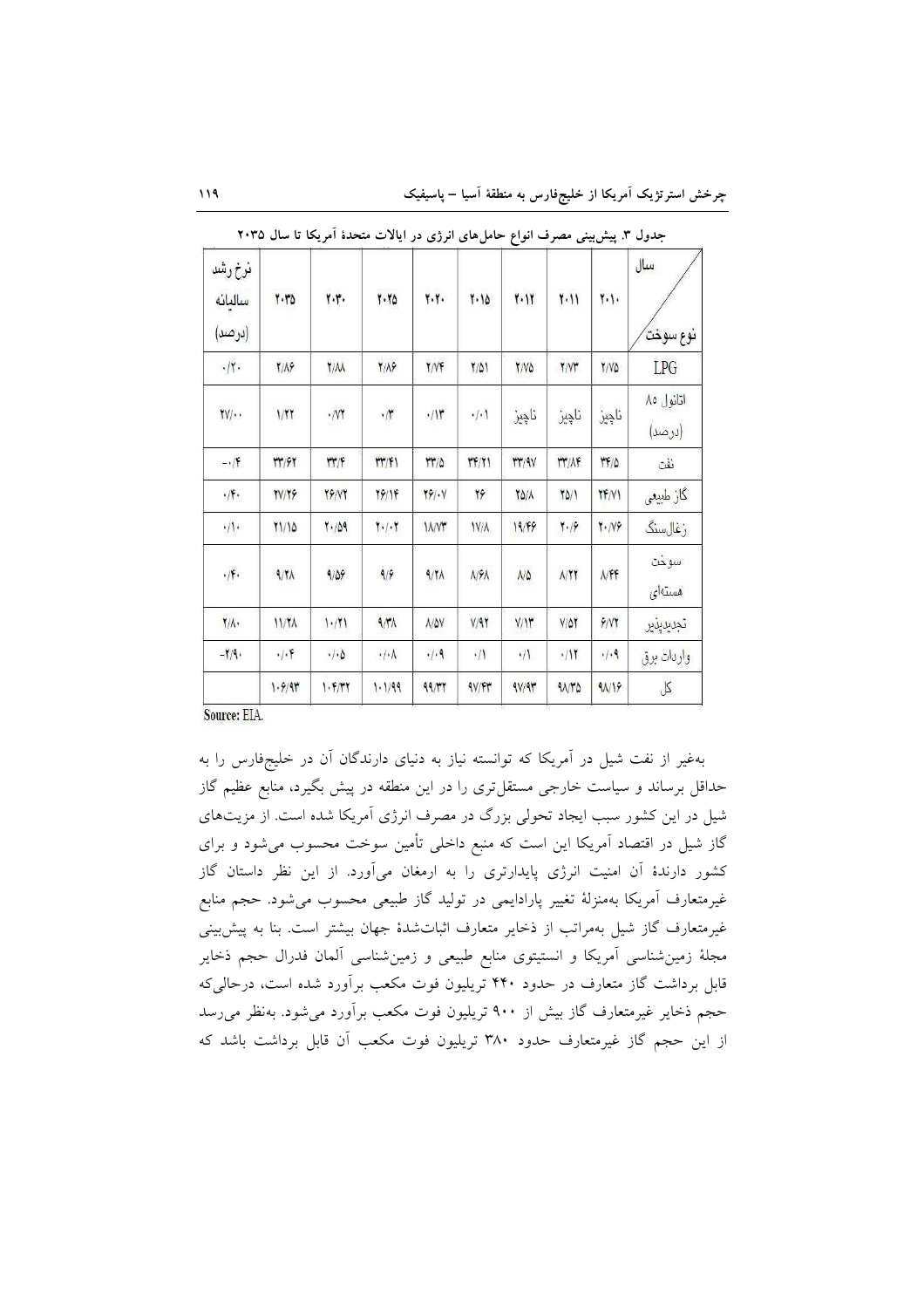مجموع حجم گاز متعارف و غیرمتعارف قابل برداشت در جهان را به حدود ۸۰۰ تریلیون فوت مکعب می رساند که این حجم با تولید فعلی برابر با ۲۵۰ سال تولید گاز در جهان است. در این میان آمریکای شمالی یعنی ایالات متحده و کانادا با ۲۲/۲ درصد بیشترین گاز شیا جهان را دارا هستند. براساس پیش بینی ادارهٔ اطلاعات انرژی آمریکا از مجموع رشد ۵۶ درصدی تولید گاز در بین سالهای ۲۰۱۲ تا ۲۰۴۰ که بخش مهمی از آن در نتیجهٔ رشد تولید گاز شیل و منابع گازهای ساحلی خواهد بود، تولید گاز شیل آمریکا از ۹/۷ تریلیون فوت مکعب در سال ۲۰۱۲ به ۱۹/۸ تریلیون فوت مکعب در سال ۲۰۴۰ افزایش خواهد یافت و سهم گاز شیل نیز از کل گاز طبیعی تولیدشده در آمریکا از ۴۰ درصد به ۵۳ درصد در سال ۲۰۴۰ خواهد رسيد (EIA, 2014: 23).



شکل ۲. تولید گاز شیل آمریکا از ۲۰۴۰ – ۱۹۹۰ (تریلیون فوت مکعب)

در سال ۲۰۱۰ آمریکا حدود ۱۱ درصد کل نیازش به گاز طبیعی را وارد کرد. بنا به پیش بینی ادارهٔ اطلاعات انرژی آمریکا با توجه به رشد سریع تولید گاز در آمریکا نسبت به مصرف أن، طي يک دههٔ اَينده صادرات گاز طبيعي از واردات اَن پيشي خواهد گرفت، بهطوری که در سال ۲۰۳۵ آمریکا به صادرکنندهٔ اصلی گاز در جهان با تولید ۱/۴ تریلیون فوت مکعب تبدیل خواهد شد که نیمی از این گاز بهصورت میعانات گازی و نیمی دیگر از طریق خطوط لوله از مسیر مکزیک صادر خواهد شد (94 :EIA, 2012).

تولید نفت آمریکا با رشد ۶۰ درصدی از ۵/۱ میلیون بشکه در سال ۲۰۰۵ به ۸ میلیون به ۱۲/۳ میلیون بشکه در سال ۲۰۱۹ افزایش یافته است و سهم واردات نفت آمریکا از ۶۰ درصد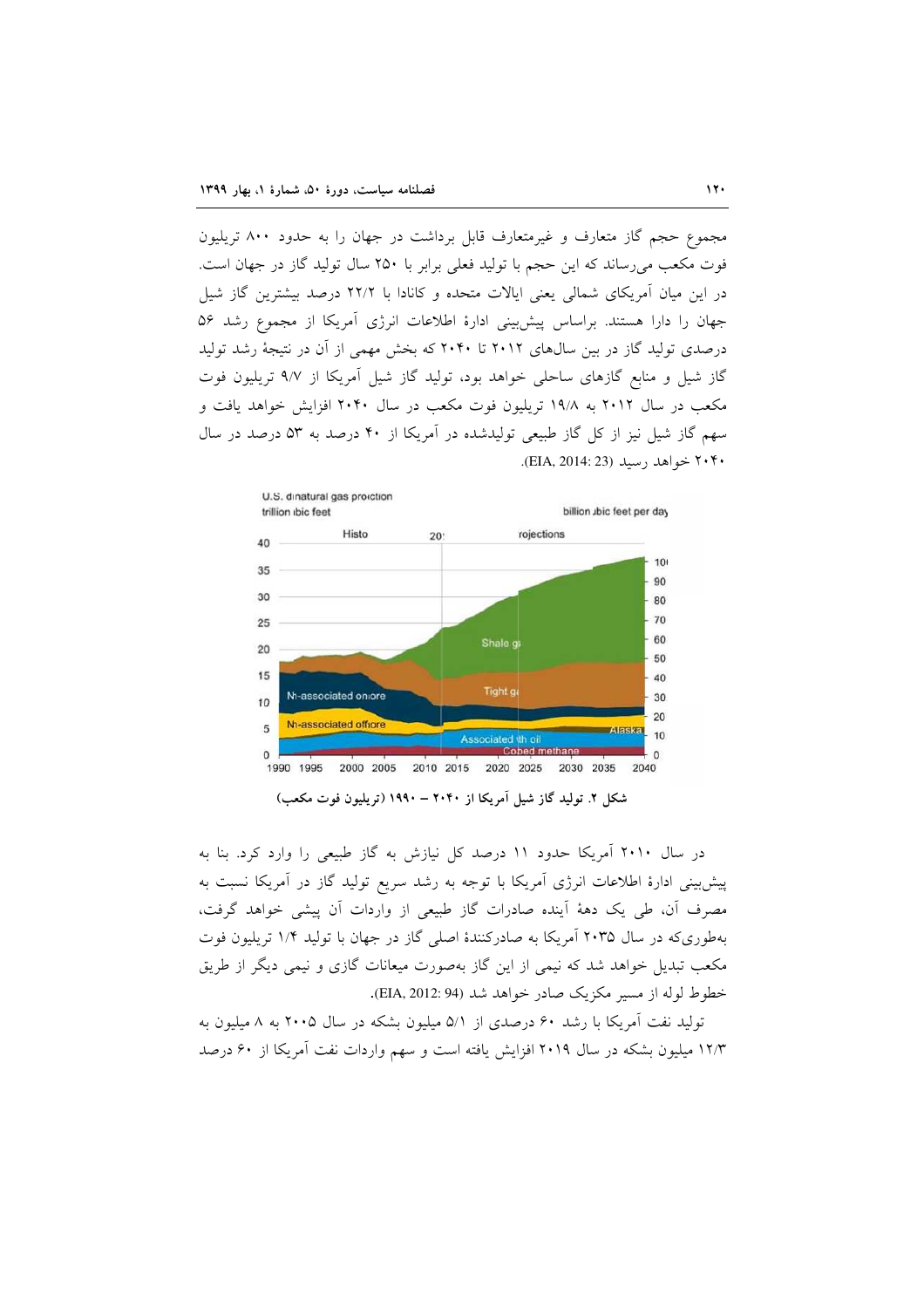در سال ۲۰۰۵ به ۳۶ درصد در سال ۲۰۱۳ کاهش یافته است. براساس برآورد آژانس بین|لمللی انرژی، آمریکا مرتواند در سال ۲۰۱۵ عربستان سعودی را به تولیدکنندهٔ شماره یک نفت جهان تبدیل شود و روسیه را پشت سر بگذارد، اما در سال ۲۰۱۹ آمریکا موفق شد دو کشور عربستان سعودی و روسیه را پشت سر بگذارد و به اولین تولیدکنندهٔ نفت در جهان تبدیل شود و بخشی از تولیدات نفت خود را به کرهٔ جنوبی صادر کند و جایگزین صادرات نفت ایران شود. درصورتی که این روند کامل شود، آمریکا در سال ۲۰۲۰ به بزرگترین صادرکنندهٔ گاز و در سال ۲۰۳۰ به بزرگترین صادرکنندهٔ نفت و گاز جهان تبدیل خواهد شد که بخش مهمی از این افزایش تولید مرهون لایههای نفتی و گازی شیل در داکوتای شمالی و تگزاس است .(Luft, 2014: 78)



شکل ۳. تولید نفت و گاز طبیعی آمریکا (۲۰۱۲– ۲۰۰۰)

### نفت و گاز شیل و سیاست خارجی آمریکا

کشورها در سیاستهای خارجی خود با بهرهگیری از ظرفیتهای انرژی ملی و در چارچوب دیپلماسی انرژی، راهبرد نوین رشد و توسعهٔ اقتصادی و تأمین منافع و امنیت ملی را در پیش گرفتهاند که ایالات متحده با توجه به ظرفیتهای انرژی که در داخل دارد، سعی در برنامهریزی طولانی مدت خود در تسلط و بعضاً خودکفا شدن در این حوزه با تسلط بر مناطق مختلف منطقهای دارد و سعی می کند آن را دستمایهٔ قدرت برتر و جهانی خود سازد. برای آمریکا در عرصهٔ داخلی، مسئلهٔ لزوم استقلال انرژی و عدم اتکا به واردات بهخصوص در یی بحرانهای نفتی در دههٔ ۷۰ میلادی پیوسته بهعنوان یک دستور کار برای دولتهای مختلف آمریکا مطرح بوده و عنصر تعیینکنندهای در روابط بین دولت و کنگره بوده است. این پدیده در دورهٔ ریاست جمهوری بوش نیز قابل مشاهده است. «قانون امنیت استقلال انرژی» در سال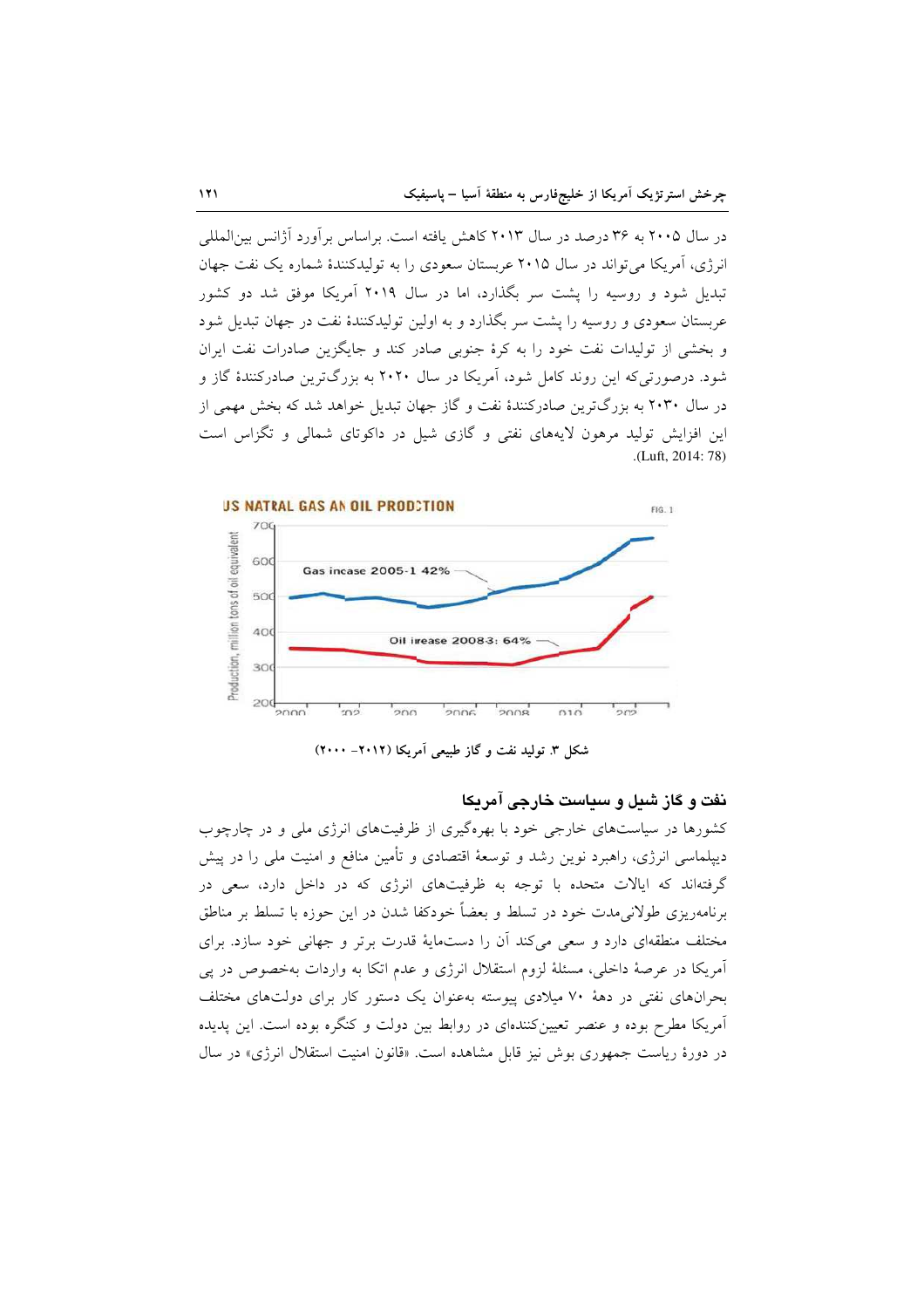۲۰۰۷ بعد از تصویب در کنگره به امضای رئیس جمهور رسید. عنوان قانون مزبور، خود گویای حساسیت آمریکا با اتکا به واردات انرژی و لزوم کسب استقلال و خودکفایی در این عرصه است. در قانون مزبور تأکید خاصی بر «افزایش تولید انرژیهای جایگزین انرژی فسیلی» و «کاهش تقاضای نفت» شده است. این دو مهم از طریق وضع مقررات و تعیین استانداردهای ویژه برای تولیدکنندگان انرژی، پژوهشی علمی در زمینهٔ انرژیهای جایگزین و کاهش مصرف بنزین برای اتومبیل به سقف یک گالن برای ۳۵ مایل عملی خواهد شد. براساس قانون مزبور تحقیقات گستردهای برای کاهش مصرف انرژی در همهٔ عرصههای صنعتی از جمله پژوهش در تکنولوژی مربوط به تولید نسل جدیدی از باتریها، تولید انرژی خورشیدی و همچنین گسترش انرژی هستهای انجام خواهد گرفت. این قانون همچنین به مصرف حداقل ۳۶ میلیارد گالن انرژی غیرفسیلی تا سال ۲۰۲۲ منجر خواهد شد که گام مهمی در کاهش اتکا به نفت وارداتی است. شاید این امر برای آمریکاییها آنطور که آژانس بینالمللی انرژی میگوید، محقق شود. آژانس معتقد است در ده سال آینده موفقیت آمریکا در استخراج نفت و گاز شیل از لایههای سنگهای رسوبی در ایالتهای داکوتای شمالی و تکزاس، نقش کشورهای اوپک را بهعنوان مهمترین تولیدکنندهٔ نفت جهان کاهش خواهد داد. بهنظر میرسد رشد شتابان تولید نفت و گاز شیل برای همیشه نهفقط بازار جهانی انرژی، بلکه روابط خارجی آمریکا و بهطور خاص سیاست خارجی این کشور را نیز تغییر خواهد داد. در این زمینه فرید زکریا، از نظریهپردازان و تحلیلگران و شرقشناس مشهور بهویژه منطقهٔ خاورمیانه و خلیجفارس، در خصوص اهمیت و جایگاه نفت و گاز شیل در سیاست خارجی آینده آمریکا می نویسد: ارتقای نفت و گاز شیل به بزرگترین انتقال در تولید انرژی شکل داد و دستاوردهای اقتصادی و سياسي أن عميقاً براي ايالات متحده سودمند است (Zakaria, 2008, 133).

به عقیدهٔ بسیاری از تحلیلگران مسائل بین|لمللی تغییر ژئوپلیتیک واقعی در عرصهٔ جهانی در قرن فرا روی، ورود انرژی شیل به بازار است که در دههٔ گذشته بهوجود آمد. اوایل قرن بیستویکم أمریکا بهنحو فزایندهای به واردات انرژی وابسته بود و روزانه ۲۰ میلیون بشکه نفت از سراسر جهان وارد می کرد و پایانههایی را برای واردات گاز مایع طبیعی با قیمت زیاد ایجاد کرده بود. اما اکنون آمریکای شمالی پایانههایی را برای صادرات ال\نجی ارزانقیمت ایجاد کرده و رقیبی سرسخت برای ال انجی صادراتی دو کشور اندونزی و قطر است. پیش بینی می شود که این قاره تا دههٔ ۲۰۲۰ در زمینهٔ انرژی به خودکفایی برسد. انقلاب ناشی از تولید انرژی شیل، تأثیراتی نیز بر سیاست خارجی آمریکا داشته است. تولید انرژی شیل، وضعیت اقتصادی آمریکا را بهبود می بخشد و فرصتهای شغلی بیشتری را ایجاد میکند. کاهش واردات به توازن پرداختها کمک میکند. درآمدهای مالیاتی جدید فشار بر بودجهٔ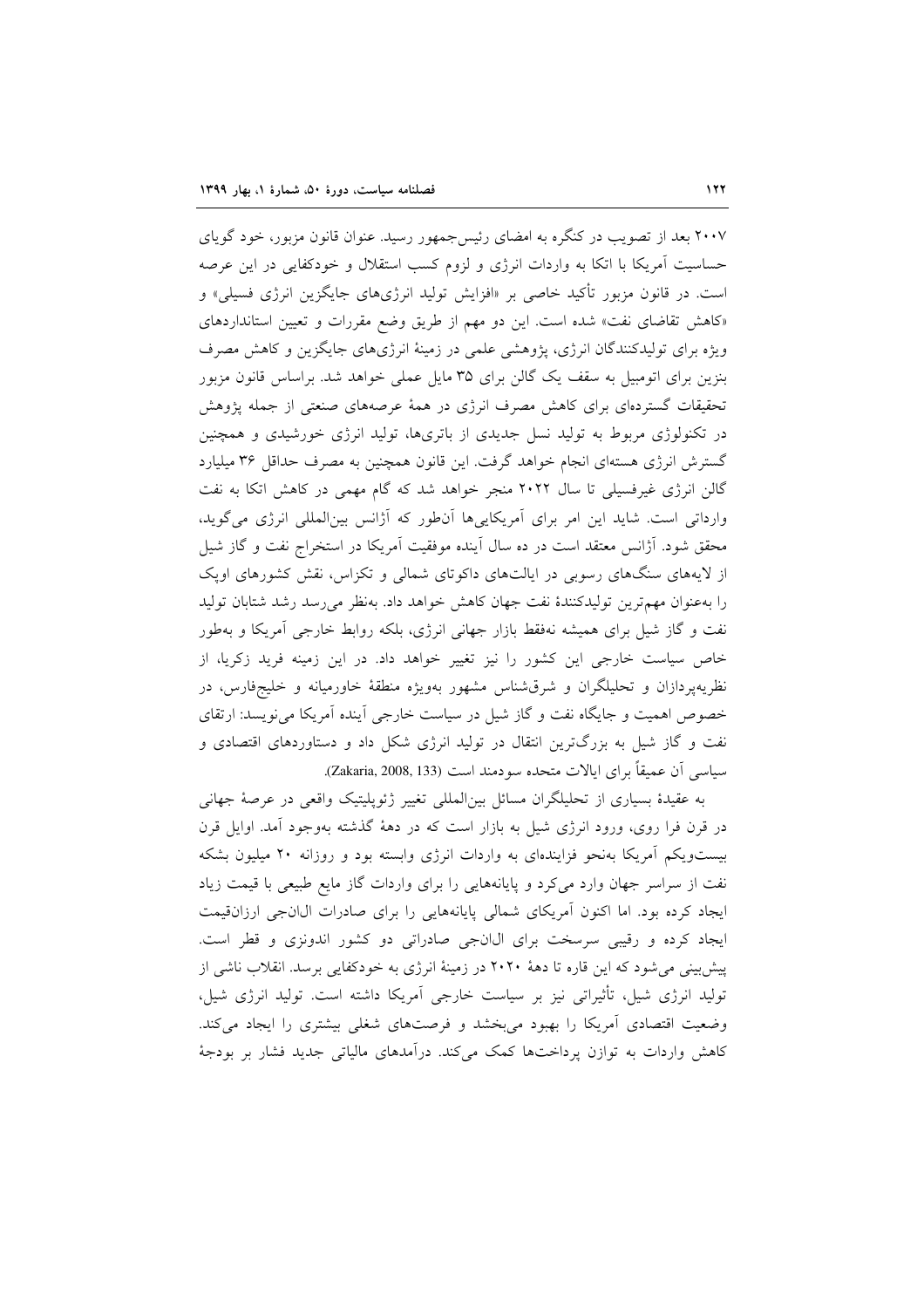دولت را کاهش میدهد. انرژی ارزانتر، صنایع این کشور و بهخصوص صنایع انرژی مانند پتروشیمی، آلومینیوم و فولاد را در سطح جهان رقابتی تر میکند. سایر تحلیلگران حتی پا را از این حد فراتر میگذارند و استدلال میکنند که منافع آمریکا در منطقهٔ آشوبزدهٔ خلیجفارس و خاورمیانه در بلندمدت با توقف واردات نفت از این منطقه کاهش خواهد یافت که نتیجهٔ آن عقبنشینی تدریجی نظامی و دیپلماتیک از این فضای ژئوپلیتیکی پرچالش خواهد بود. از طرفی کاهش وابستگی آمریکا به نفت و گاز خاورمیانه و خلیجفارس در کنار افزایش وابستگی رقبای عمدهٔ اقتصادی این کشور به نفت و گاز این منطقه، قدرت مانور آمریکا را در این منطقه افزایش میدهد و اگر در منطقهٔ خاورمیانه و خلیجفارس آتشی افروخته شود، حداقل از منظر انرژی، کمترین دود اَن به چشم ایالات متحده و بیشترین دود اَن به چشم چین و سایر رقبای عمدهٔ اقتصادی آمریکا خواهد رفت. آنگاه حضور و تفوق نظامی آمریکا در خاورمیانه و خلیجفارس عامل برتری این کشور بر رقبای اقتصادیاش خواهد بود. ازاین رو این کشور از سال ۲۰۰۷ بهجد نگاه به انرژیهای داخلی و فرایند توسعهٔ این منابع را در دستور کار خود قرار داده است. در همین زمینه تام دانیلون، مشاور امنیت ملی سابق باراک اوباما، توسعهٔ شیل را بهعنوان یک لحظهٔ دگرگونی تعریف میکند که به ما دست قوی در تعقیب و تکمیل اهداف امنیت بین المللی آمریکا می دهد (زیباکلام و عرب عامری، ۱۳۹۳: ۱۹۴).

اگرچه دو استدلال بالا در ابتدا کمی مبالغهآمیز بهنظر می رسد، نمی توان از این واقعیت چشم پوشید که کاهش وابستگی اَمریکا به انرژی در منطقهٔ خلیجفارس و تغییر در رفتار سیاست خارجی این کشور از هماکنون قابل رؤیت و پیش بینی است. ناگفته پیداست که بی شک وضعیت جدید نفت و گاز تولیدی شیل در آمریکا و کاهش وابستگی به نفت منطقهٔ خلیجفارس فرصتهایی را برای سیاستگذاران در این کشور بهوجود آورده و دست آنها را برای گشودن فضاهای جدیدی در عرصهٔ سیاست خارجی باز کرده است؛ در دورهای که افکار عمومي جامعهٔ اَمريکا از دو جنگ پرهزينهٔ افغانستان و عراق و متعاقب اَن شکل گيري اقتصاد متزلزل و افزایش بیکاری و هزینههای زندگی و تورم سرخورده شده است، تغییر سریع این رویکرد و سرعت بخشیدن به آن میتوانست رضایت و حمایت اجتماعی و سیاسی مردم آمریکا را بههمراه بیاورد که تغییر رویکرد آمریکا که در دورهٔ والکر بوش کلید خورد و در دورهٔ اوباما یکی از شعارهای انتخاباتی او اصلاح ساختار مصرف انرژی کشور بود، مطلوب این ملت افتاد و متعاقب آن شرایط را برای تغییر رفتار سیاسی و بینالمللی آمریکا فراهم ساخت. در پاییز ۲۰۱۱، دولت اوباما اعلام کرد با وجود آرامتر شدن بحران در عراق و افغانستان، توجه ایالات متحده به منطقهٔ آسیا – پاسیفیک معطوف خواهد شد. در حقیقت، تدوین راهبرد استراتژی دفاعی آمریکا در منطقهٔ آسیا – پاسیفیک (در ژانویهٔ ۲۰۱۲)، تقویت اتحادهای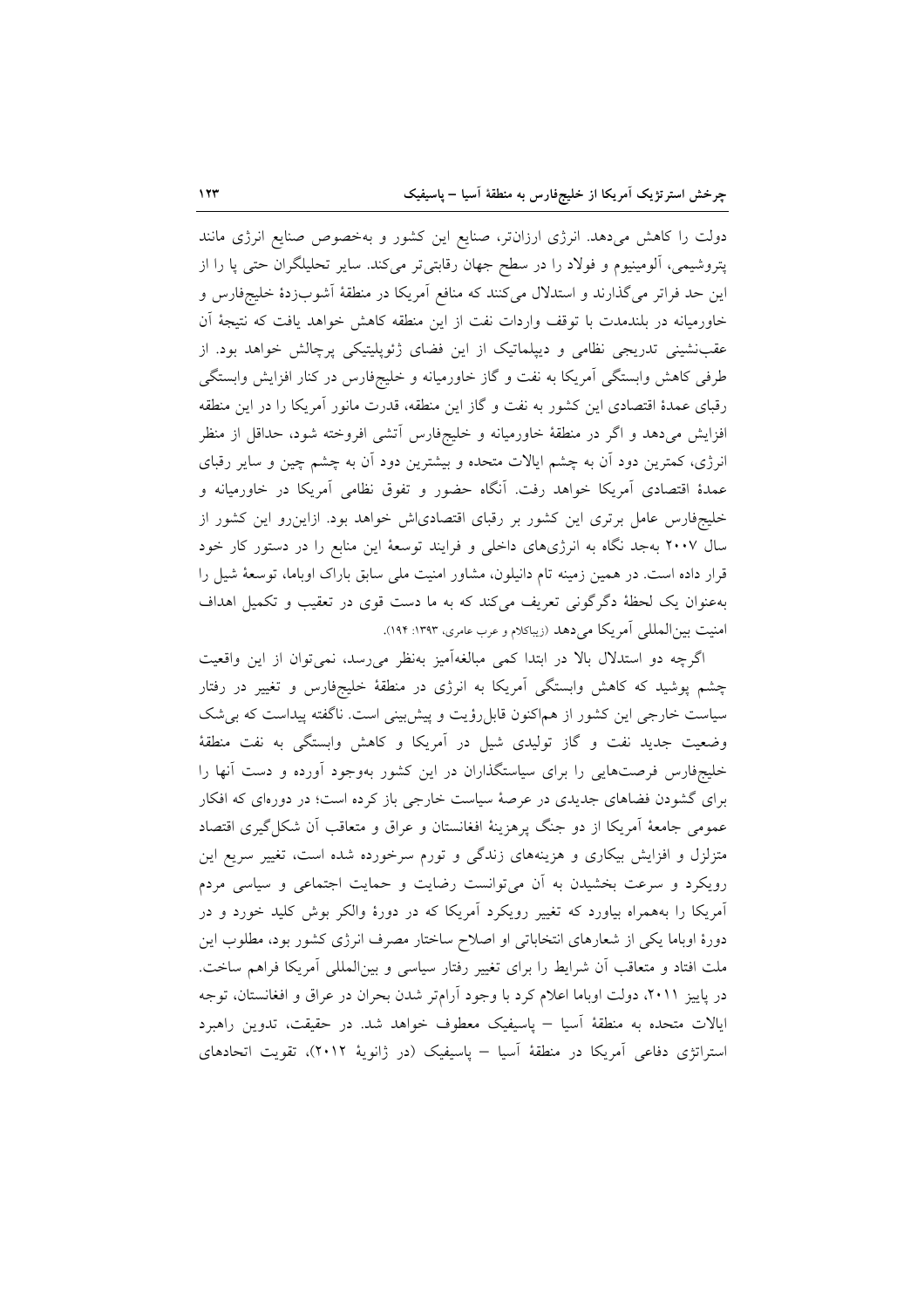استراتژیک آمریکا در منطقه با ژاپن، کرهٔ جنوبی، استرالیا، فیلیپین، تایلند و بسط همکاری با شرکای در حال ظهور از جمله هند بهمنظور تضمین توانمندی،های جمعی برای تأمین امنیت دستهجمعی در راستای منافع ملی است. در همین زمینه معاون رئیسجمهوری چین طی سفری به آمریکا در سال ۲۰۱۲ اظهار داشت: «چین از نقش سودمند آمریکا در ترویج صلح، ثبات و موفقیت در آسیا – پاسیفیک استقبال میکند. در عین حال امیدواریم آمریکا نیز به منافع و علايق چين و ديگر كشورها در منطقه احترام بگذارد (Lampton, 2012: 22).

در همين زمان افزايش انتقادها و مناظرات داخلي در جامعهٔ آمريكا به ادامهٔ حضور نظامي در منطقهٔ خلیجفارس، خروج نظامی از عراق، عدم مداخله و حمایت از متحدان اقتدارگرا در جریان تحولات منجر به جنبش بیداری اسلامی در سال ۲۰۱۱، سرعت بخشیدن به صلح اعراب و اسرائیل، دستیابی به توافق هستهای (برجام) در ۲۰۱۵ با ایران را باید نشانههایی از این تغییر در سیاست منطقهای آمریکا در خلیجفارس و خاورمیانه بهشمار آورد. فرهی استاد دانشگاه هاوایی أمریکا معتقد است: حوادث در خاورمیانه شرایطی را بهوجود أورده که تصمیمگیری را دشوارتر کرده و همهٔ مسائل بههم پیچیده شده است و این موضوع سیاستهای متضاد آمریکا را عیانتر کرده است. برخی در درون آمریکا این صفبندیهای ناهمگون را نشانهٔ سیاست آمریکا در خاورمیانه میدانند و معتقدند آمریکا بهطور نسبی در حال دور شدن از مسائل و مشکلات خاورمیانه است. نزدیکان اوباما از قول او گفتهاند که وی همیشه در نشستهای خصوصی میگوید «ای کاش یک نفر بیاید و کاری کند خاورمیانه از روی دوش من برداشته شود». اوباما از مشکلات خاورمیانه خسته شده است و برعکس آن چیزی که ما همیشه فکر میکنیم، بهشدت بهدنبال دور شدن از مسائل منتهی به آن است. فرهی با اشاره به سخنان *درمر* یکی از مشاوران مطرح *اوباما می گوید: مهم ترین محرک در سیاست* خارجی آمریکا در شرایط حاضر نخواستن نقش رهبری در این بحرانهاست. در مورد این موضوع می توان دلایل بسیاری آورد که چرا آمریکا می خواهد در بحث عراق و در سیاستهای کلان خود در خاورمیانه ریسکهای خود را حداقلی کند. برخی در این میان نقش ایران را پررنگ می کنند و اعتقاد دارند آمریکا نگران رابطهاش با ایران است و می خواهد با دور شدن از مسائل این منطقه روی نقش فعالانهٔ ایران صحه بگذارد و برای این تحلیل خود دلیل میآورند که آمریکا با سنیهای تندرو مخالف است و در نهایت علیه همپیمانان سنتی خود در منطقه مانند عربستان، اسرائیل، اردن و ترکیه موضع گیری داشته است. سیاست خارجی آمریکا در این دوران در بن بست استراتژیکی قرار گرفته است. از یک طرف هزینهٔ اشتباهات در گذشته را به دوش می کشد و از طرف دیگر، بی توجهی به رفتارهای ماجراجویانهٔ همهپیمانان خود بهویژه عربستان و اسرائیل را باید هضم کند. او نمی تواند در عین حال نقش ابرقدرتی خود را در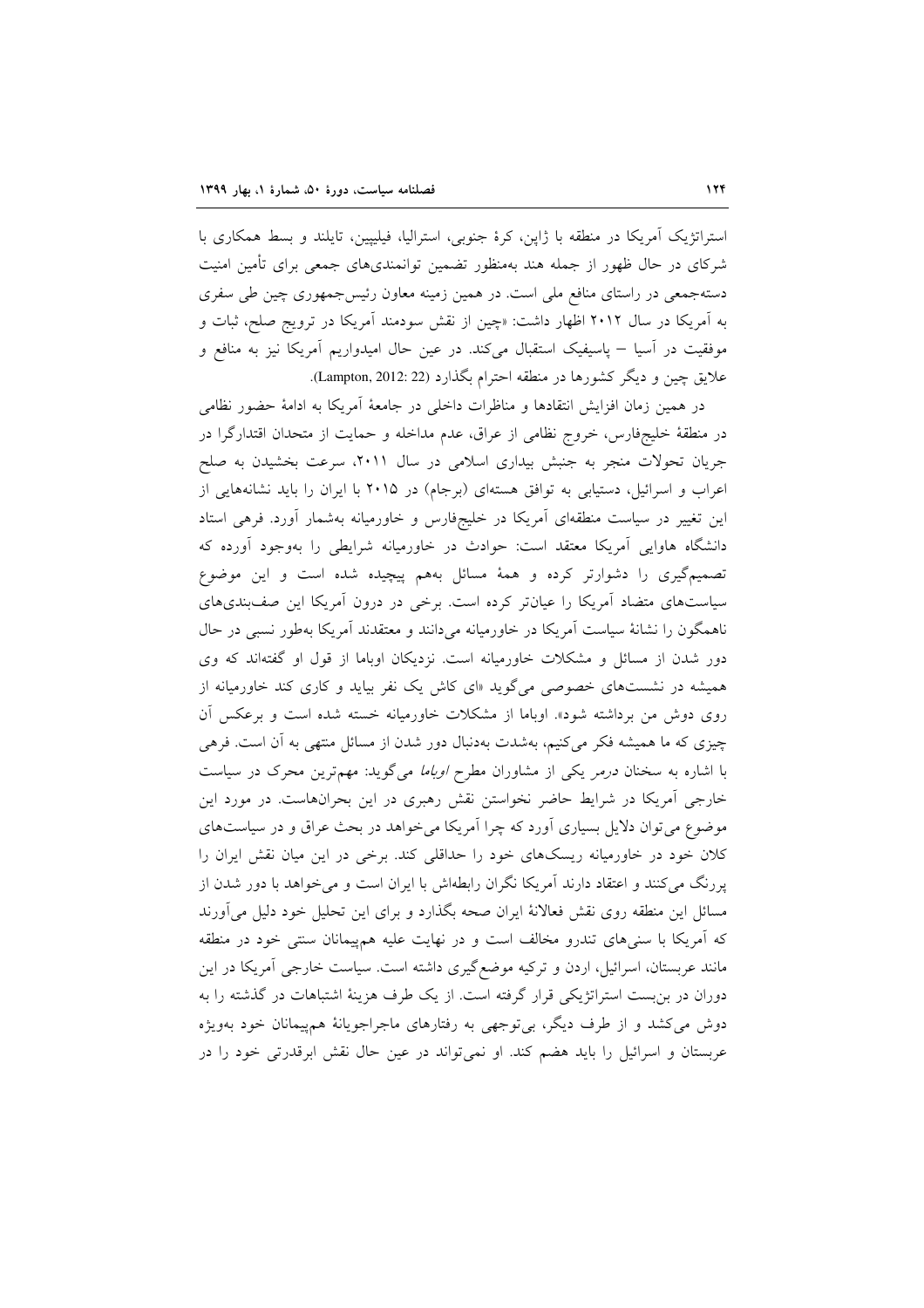خاورمیانه در کنار رفتارهای متضادش قرار دهد. آمریکا بارها گفته است سیاستش در خاورميانه عكس|لعمل به شرايط است (فرهي، ١٣٩٣/٢/١٧، نشست گروه مطالعات خليجفارس).

هدف سیاست خارجی آمریکا از سال ۲۰۱۲ تاکنون (۲۰۱۹)، تمرکز دیپلماتیک و نظامی بر منطقهٔ شرق اسیا و حوزهٔ اقیانوس آرام را در برمیگیرد. بنا به گفتهٔ وزیر امور خارجهٔ وقت آمریکا هیلاری کلینتون: «پس از یک دهه جنگ در عراق و افغانستان، سیاست خارجی آمریکا بیش(زییش بر آسیا متمرکز شده است. در حال حاضر منطقهٔ آسیا و پاسیفیک با چالشهایی مواجه است که رهبری آمریکا نیازمند است، از تضمین آزادی کشتیرانی در دریای چین جنوبی تا مقابله با افراطگراییهای کرهٔ شمالی و بهبود موازنه و رشد اقتصادی... بهطور فزایندهای مشخص است که در قرن بیستویکم مرکز ثقل اقتصادی و استراتژیک جهان منطقهٔ اَسیا – یاسیفیک، از شبهقارهٔ هند تا سواحل غربی آمریکا خواهد بود... یکی از وظایف اصلی دولت آمریکا در یک دههٔ آینده تمرکز بر یک سرمایهگذاری گستردهٔ دیپلماتیک، اقتصادی و استراتژیک در این منطقه خواهد بود» (زارعی، ۱۳۹۴: ۴۵۶). سجادپور میگوید: اسناد و مطالبی که وزارت دفاع آمریکا در سال ۲۰۱۲ منتشر ساخت، گرایش آمریکا به تمرکز بر امور استراتژیک آسیا و منطقهٔ اقیانوس آرام را مطرح کرد. به مرور در چند ماه گذشته این سیاست حداقل در بعد کلامی و سخن با عنوان سیاست ثقل گرایی آسیایی در کانونهای مختلف فکری و سیاسی آمریکا مطرح شده و خلاصهٔ تمام بحثها آن است که اولاً منطقهٔ آسیا و آسیای شرقی از نظر استراتژیکی مهم ترین نقطه و کانون شکل دهندهٔ مناسبات آیندهٔ جهانی است. نکتهٔ دوم اینکه ایالات متحده بهاندازهٔ کافی به مسائل استراتژیکی این منطقه توجه ندارد و باید از توجه بر سایر مناطق کم کند و بر این منطقه تمرکز کند. سوم آنکه تمرکز بر آسیا به معنای کم شدن سطح درگیری ایالات متحده در منطقهٔ خاورمیانه و خلیجفارس است (زارعی، ۱۳۹۵: ۲۷۲). بر پایهٔ انگیزههای مذکور وزیر دفاع وقت آمریکا در سال ۲۰۱۲ اعلام کرد که آمریکا ۶۰ درصد ناوگان دریایی خود را تا سال ۲۰۲۰ به منطقهٔ اقیانوس آرام منتقل خواهد کرد. همچنین آمریکا بهمنظور ایجاد موازنه در برابر قدرت فزایندهٔ چین در منطقهٔ شرق آسیا گفتوگوهایی را با فیلیپین، سنگاپور و استرالیا بهمنظور در اختیار گرفتن پایگاههای نظامی در این کشورها و تقويت ناوگان هفتم خود در منطقه آغاز كرد (Lee Lai To, 2003: 27).

استراتژی جدید امنیت ملی آمریکا در زمان ترامب که در سال ۲۰۱۷ منتشر شد، حکایت از نگرانی شدید آمریکا از چین و روسیه دارد. در این استراتژی آمده است: اگرچه آمریکا بهدنبال تداوم همکاری با چین است، چین از مشوقها و مجازات اقتصادی، عملیات نفوذ و تهدیدهای نظامی تلویحی برای متقاعد کردن دیگر دولتها به پیروی از دستور کار سیاسی و امنیتی اش استفاده میکند. سرمایهگذاریهای زیرساختی چین و راهبردهای تجاری آن آرمانهای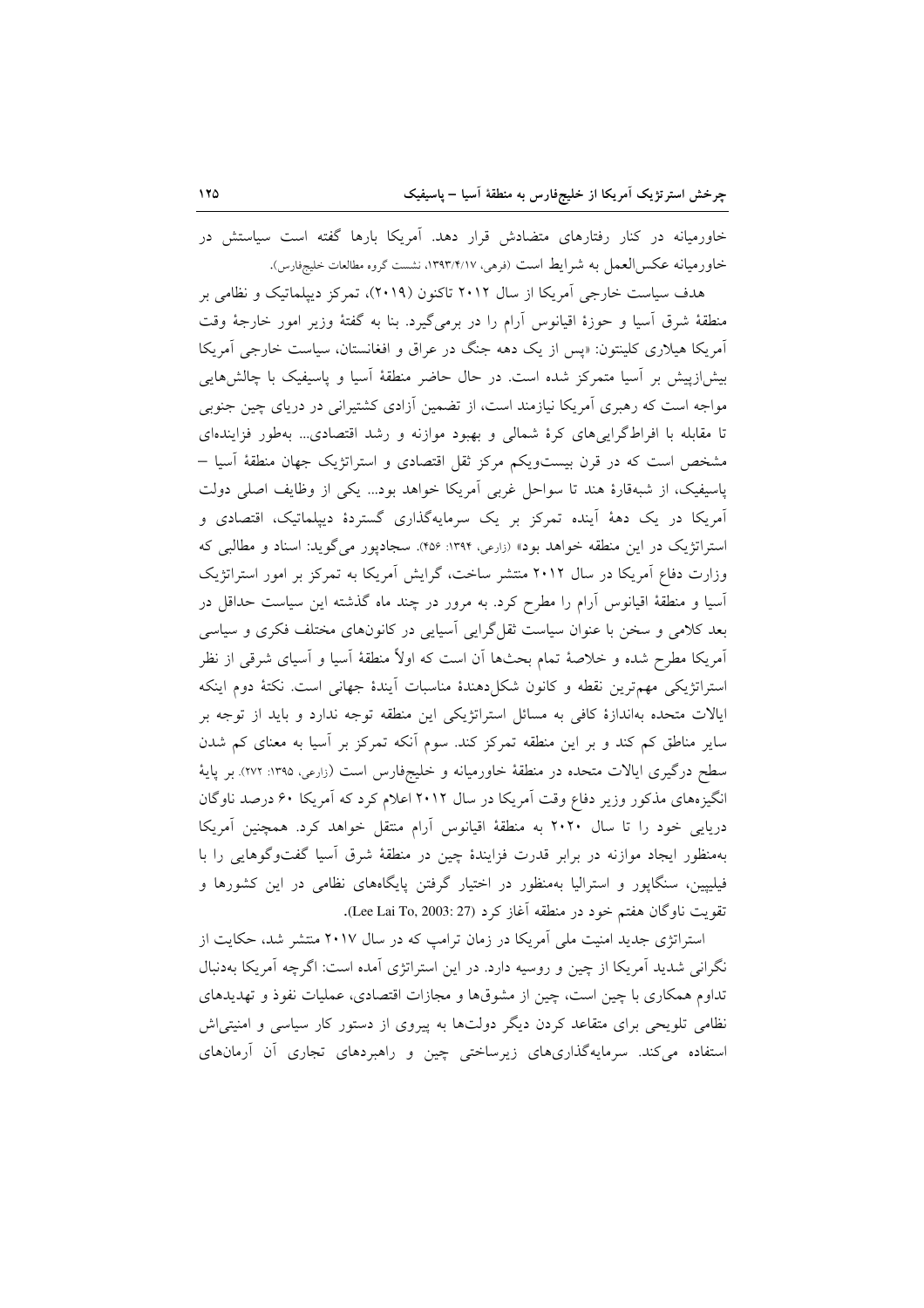ژئوپلیتیک این کشور را تقویت میکند. تلاشرهای چین برای ساختن پایگاههای نظامی در دریای چین جنوبی جریان آزاد تجارت را به خطر می|ندازد؛ استقلال حاکمیت دیگر کشورها را تهدید و ثبات منطقهای را تضعیف میکند (استراتزی امنیت ملی آمریکا، ٢٠١٧). البته هنوز برای آمریکا، خلیجفارس جایگاه مهمی دارد، اما همانگونهکه اشاره شد، اگرچه خلیجفارس بهعنوان یک منطقهٔ استراتژیک در دکترین امنیت ملی از منظر دولتمردان آمریکا بیان شد، عمدهٔ تمرکز آمریکا به سمت منطقهٔ پرقدرت دیگر که از بعد اقتصادی بیش از خاورمیانه و خلیجفارس برای آمريكا جذابيت دارد، سمتوسو يافته است، أن منطقهٔ مهم و بسيار پهناور كه آيندهٔ قلب اقتصاد جهانی در آنجا می تبد، آسیای شرقی، جنوب شرق (پاسیفیک) و آسیای جنوبی یا بهطور دقیقتر شبهقارهٔ هند است. پاسیفیک منطقهای است بسیار وسیع که از ژاپن آغاز شده و به شبهجزیرهٔ کره و سپس به چین و آسیای جنوب شرقی و از آنجا به اندونزی و جزایر مستقر در آبهای اقیانوس آرام و استرالیا سپس به غرب آمریکا ختم می شود. منطقهٔ دیگر که آمریکا به آن دل بسته و نگران آیندهٔ آن خواهد بود، آسیای جنوبی و جنوب غربی است که از هند آغاز می شود و به کشورهای اقماری قلمرو فرهنگی و سیاسی این کشور ادامه می یابد و سه کشور پاکستان، افغانستان و ایران را در برمی گیرد. آمریکا از این زمان تا قرنها در این دو منطقهٔ پهناور که دارای دغدغهٔ ژئواستراتژیک و علایق ژئواکونومیک نسبت به آیندهٔ پرقدرت چین، هند و آس آن و نقش آفرینی در معاملات بینالمللی و منافع اقتصادی و سود سرشار بازرگانی خواهد داشت، باقی خواهد ماند تا ضمن مشارکت در منافع فراوان این دو منطقه نظارهگر رفتار سیاسی منطقهای و بین|لمللی بازیگران آن نیز باشد. سه قدرت اقتصادی بزرگ در حال طلوع در ابعاد و اندازههای جهانی مانند چین، هند و آس[ن و همهیوندی بخش اصلی بریکس در این منطقه و علایق اقتصادی و ژئواستراتژیکی روسیه اشتیاق آمریکا برای حضور بیشتر در مناطق ذکرشده را دوچندان ساخته است. اوباما در سفر خود به کشورهای آسیای جنوب شرقی در ماههای انتهایی سال ۲۰۱۱ در استرالیا خبر از «چرخش استراتژیک» داد. مفهوم چرخش استراتژیک برگرفته از کتاب مرجع پدر ژئوپلیتیک بریتانیایی، مکیندر است که در زمانهای گوناگون روسیه و چین را دو قدرت محوری تلقی میکرد که بزرگترین تهدیدها را به کشورهای آنگلوساکسون و پس از جنگ جهانی دوم به آمریکا ارائه کردند. از این تعبیر چرخش استراتژیک بسیاری در محافل فکری تحت عنوان دکترین جدید آمریکا نام بردهاند که بهظاهر پس از یک دهه حضور نظامی در خلیجفارس (پس از جنگ عراق) حالا پس از خروج از عراق در دسامبر ۲۰۱۱ و خروج وعدهدادهشدهٔ بعدی از افغانستان (۲۰۱۴)، تمام تمرکز خود را بر آسیای جنوب شرقی معطوف خواهد کرد. سخنان اوباما در سال ۲۰۱۲ در استرالیا گویای اهمیت آسیای شرقی در استراتژی جدید آمریکا و تهدید چین است. او رسماً اظهار داشت: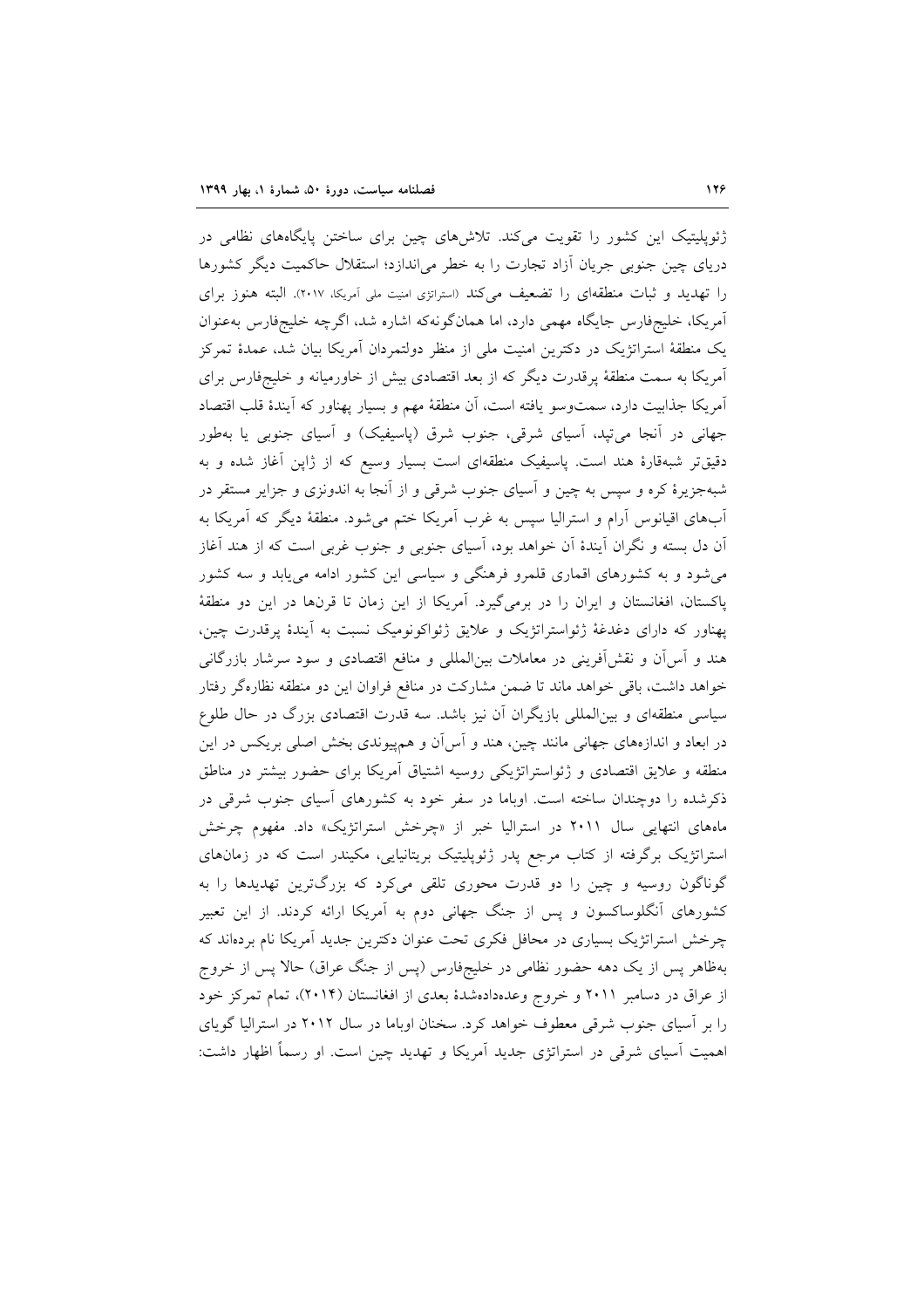آمريكا نقش بلندمدتي در شكل دادن به اين منطقه و آيندهٔ آن ايفا خواهد كرد. ما منابع و بودجهٔ لازم برای حضور نظامی قوی خود در این منطقه اختصاص خواهیم داد. ما توانایی بی نظیر خود را در جهت انتقال قدرت و بازداری از تهدیدهای به صلح حفظ خواهیم کرد. ما قدرت پاسیفیک هستیم و در چنان جایگاهی باقی خواهیم ماند. ما در حال نوسازی جایگاه دفاعیمان در اطراف اّسیا – پاسیفیک هستیم. ولی جایگاه نیرویی ما انعطافپذیر خواهد بود، طوری که بتوانیم آزادی عمل خود را در منطقه حفظ کنیم. ما می توانیم به چالشهای مشترک (با متحدانمان) همچون تسلیحات، امنیت دریایی و … بپردازیم (زارعی، ۱۳۹۵: ۲۷۸). حوزهٔ اَسیا — پاسیفیک با برخورداری از نقش مهم و رو به رشد در معادلات و رقابتهای جهانی به یکی از مهمترین مراکز ثقل رقابتهای ژئوپلیتیکی و ژئواکونومیکی جهان تبدیل شده است. این منطقه کانون تمرکز سرمایه، فناوری است و براساس این دو مؤلفه یوپاترین اقتصادهای دنیا با برخورداری از بالاترین میانگین رشد جهان در این منطقه متمرکزند. این منطقه براساس ویژگیهای منحصربهفرد ذکرشده محل تلاقی سیاست قدرتهای بزرگی مانند أمریکا و چین است. در واقع ساختار روابط در این منطقهٔ بزرگ بر مبنای مناسبات این دو قدرت در حال شکل گیری است و در کنار آن بازیگرانی همانند هند، ژاپن، آسهآن و کرهٔ جنوبی تأثیرات خاص خود را بر مسائل ژئواستراتژیکی منطقه دارند (Xiaoning, 2012:12). بنابراین می توان گفت با کاهش وابستگی آمریکا به نفت خلیجفارس (کمتر از ۵ درصد)، نفت بیشتری در اختیار بازارهای آسیایی رو به رشد قرار خواهد گرفت و این امر سبب کاهش رقابت بین آمریکا و چین در منطقهٔ خلیجفارس خواهد شد، ازاین رو چین تلاش میکند تا سرمایهگذاری مشترک در حوزهٔ نفت و گاز با کشورهای عربستان سعودی، ایران و قطر را افزایش دهد. همچنین خرید نفت و گاز مایع نیز نسبت به ابتدای قرن بیستویکم بسیار بیشتر شده است. بهنظر می رسد رویارویی آمریکا و چین در نیمهٔ دوم قرن حاضر در منطقهٔ پاسیفیک دور از انتظار نباشد. هرچند آمریکا از سال ۲۰۳۰ میلادی دیگر قدرت برتر اقتصادی جهان نخواهد بود و این جایگاه را بهناچار به چین واگذار خواهد کرد. در پایان نباید از این نکته غافل بود که کاهش وابستگی آمریکا به نفت خلیجفارس مبین کاهش اهمیت این منطقه در سایر ابعاد و راهبرد این کشور نخواهد بود. آمریکا طی چند سال گذشته بیش از ۵۰ درصد تسلیحات خود را در منطقهٔ خلیجفارس به فروش رسانده است و اگر فروش سایر محصولات صنعتی در حوزههای نفت و گاز و صنایع جانبی و همچنین سرمایهگذاری شرکتهای این کشور در منطقه و توان مالی بسیار بالای کشورهای عرب منطقه را از خرابکاری تا سرمایهگذاری لحاظ کنیم، بهتر متوجه جایگاه منطقهٔ خلیجفارس و کشورهای آن برای منافع ملی آمریکا میشویم. راهبرد آمریکا در دههٔ فرا رو، حضور مستمر نیروهای نظامی این کشور در خلیجفارس و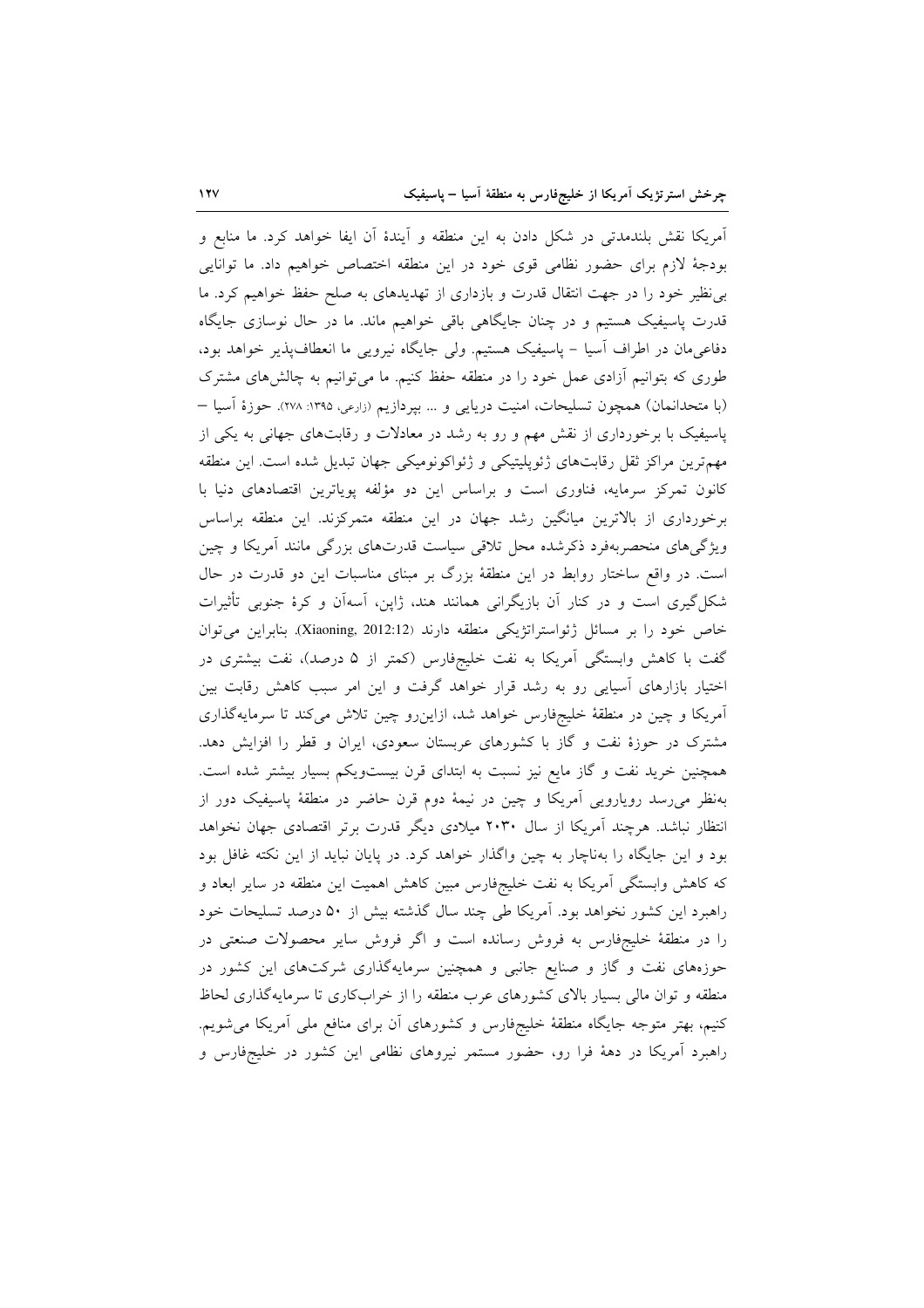تقویت و توسعهٔ پایگاههای نظامی خود در کشورهای پیرامون خلیجفارس و انعقاد و تجدید پیمانهای دفاعی با این کشورهاست، اما نه بهاندازهٔ سه دههٔ اخیر که بیشترین تأکید و توجه خود را به خاورمیانه و خلیجفارس معطوف داشت و دو جنگ در خلیجفارس در فاصلهٔ یک دهه در عراق علیه صدام حسین به راه انداخت. از سوی دیگر، از این پس نکتهٔ مهم در شناخت و تحلیل استراتژی آمریکا در خلیجفارس، درنظر داشتن تحولات جهانی و منطقهای، روشها، ابزارها و نگرشهای تازهٔ حاکم بر کاخ سفید، بهویژه پس از تحولات ۱۱ سپتامبر است. در چنین روندی، مسائل مهم منطقه از جمله اسلامگرایی، ترتیبات امنیت منطقهای، صدور انرژی و آیندهٔ رژیمهای متحد یا رقیب آمریکا در کرانههای خلیجفارس، نهتنها از همدیگر مجزا تلقی نمیشوند، بلکه این پدیدهها با یکدیگر کاملاً مرتبط انگاشته شده و بر همين اساس در چارچوبي بههم پيوسته به آنها پرداخته مي شود (Blomenthal, 2013: 237).

#### نتىحە

همانگونهکه گفتیم، مفهوم چرخش استراتژیک برگرفته از نظریهٔ پدر ژئوپلیتیک بریتانیایی مکیندر است که معتقد بود در زمانهای گوناگون روسیه و چین دو قدرت محوری هستند که بزرگترین تهدیدها را به کشورهای آنگلوساکسون و پس از جنگ جهانی دوم متوجه آمریکا خواهند کرد، این خطر را به دولتمردان این کشورها گوشزد می نمود. بسیاری از محققان و صاحب نظران در محافل فكرى از تعبير چرخش استراتژيك تحت عنوان دكترين جديد آمريكا نام بردهاند که به سمت اسیا – پاسیفیک در حال جابهجایی و انتقال قدرت است. کشورها طی قرن بیستم و قرن پیش رو در سیاست خارجی خود با بهرهگیری از ظرفیتهای انرژی ملی و در چارچوب دیپلماسی انرژی، راهبرد نوین رشد و توسعهٔ اقتصادی و تأمین منافع و امنیت ملی را در پیش گرفتند. ایالات متحده با توجه به ظرفیتهای عظیم انرژی که در داخل دارد، سعی در برنامهریزی طولانیمدت برای تسلط و بعضاً خودکفا شدن در این حوزه با تمرکز بر مناطق مختلف منطقهای دارد و سعی میکند آن را دستمایهٔ قدرت برتر و جهانی خود سازد. «قانون امنیت استقلال انرژی» در سال ۲۰۰۷ بعد از تصویب در کنگره به امضای رئیس جمهور جرج دبلیو بوش رسید. عنوان قانون مزبور، خود گویای حساسیت آمریکا با اتکا به واردات انرژی و لزوم کسب استقلال و خودکفایی در این عرصه است. در قانون مزبور تأکید خاصی بر «افزایش تولید انرژیهای جایگزین انرژی فسیلی» و «کاهش تقاضای نفت» شده است. به عقیدهٔ بسیاری از تحلیلگران مسائل بین المللی تغییر ژئوپلیتیک واقعی در عرصهٔ جهانی در قرن فرا روی، ورود نفت و گاز شیل به بازار است که در دههٔ گذشته بهوجود آمد. بزرگترین ذخایر کشفشدهٔ نفت شیل در جهان متعلق به منطقهٔ گرین ریور شامل بخشی از ایالتهای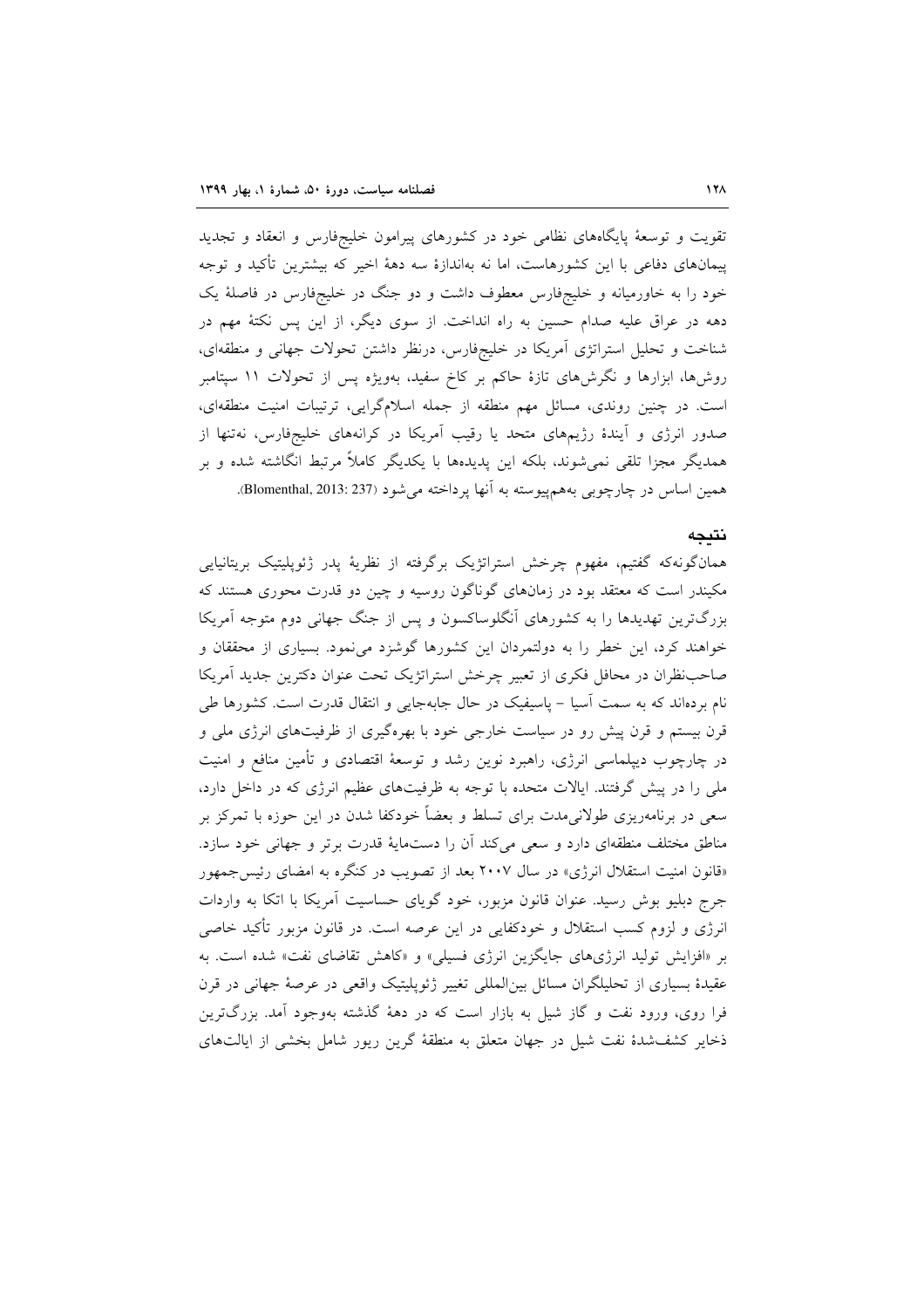کلرادو، یوتا، وایومینگ در غرب آمریکا با ظرفیت ۱/۲ تریلیون بشکه است. به عقیدهٔ بسیاری از تحليلگران مسائل بين|لمللي تغيير ژئويليتيک واقعي در عرصهٔ جهاني در قرن حاضر، ورود انرژی شیل به بازار است که در دههٔ گذشته بهوجود آمد. اوایل قرن بیستویکم آمریکا بهنحو فزایندهای به واردات انرژی وابسته بود و روزانه ۲۰ میلیون بشکه نفت از سراسر جهان وارد می کرد و پایانههایی را برای واردات گاز مایع طبیعی با قیمت بالا ایجاد کرده بود. اما اکنون آمریکای شمالی پایانههایی را برای صادرات ال انجی ارزانقیمت ایجاد کرده و رقیبی سرسخت برای ال ان جی صادراتی دو کشور اندونزی و قطر است. پیش بینی می شود که این قاره تا دههٔ ۲۰۲۰ در زمینهٔ انرژی به خودکفایی برسد. انقلاب ناشی از تولید انرژی شیل، تأثیرات چشمگیری نیز بر سیاست خارجی اَمریکا داشته است. تولید انرژی شیل، وضعیت اقتصادی آمریکا را بهبود میبخشد و فرصتهای شغلی بیشتری را ایجاد میکند. کاهش واردات به توازن یرداختها کمک میکند. از طرفی کاهش وابستگی آمریکا به نفت و گاز خاورمیانه و خلیجهفارس در کنار افزایش وابستگی رقبای عمدهٔ اقتصادی این کشور به نفت و گاز این منطقه، قدرت مانور آمریکا را در این منطقه افزایش میدهد و اگر در منطقهٔ خاورمیانه و خليجفارس آتشي افروخته شود، حداقل از منظر انرژي، كمترين دود آن به چشم ايالات متحده و بیشترین دود آن به چشم چین و سایر رقبای عمدهٔ اقتصادی آمریکا خواهد رفت. منطقهای که هماکنون آمریکا در حال تغییر شیفت به سمت آن است، منطقهٔ آسیا– پاسیفیک است. پاسیفیک منطقهای بسیار وسیع است که از ژاپن آغاز میشود و به شبهجزیرهٔ کره و سپس چین و آسیای جنوب شرقی و از آنجا به اندونزی و جزایر مستقر در آبهای اقیانوس آرام و استرالیا و سپس به غرب آمریکا ختم میشود. منطقهٔ دیگر که آمریکا به آن دل بسته و نگران آیندهٔ آن خواهد بود، آسیای جنوبی و جنوب غربی است که از هند آغاز میشود و به کشورهای اقماری قلمرو فرهنگی و سیاسی این کشور ادامه مییابد و سه کشور پاکستان، افغانستان و ایران را در برمی گیرد. آمریکا از این زمان تا قرنها در این دو منطقهٔ پهناور که دارای دغدغهٔ ژئواستراتژیک و علایق ژئواکونومیک نسبت به آیندهٔ پرقدرت چین، هند و آسهآن و نقش[فوینی در معادلات بین|لمللی و منافع اقتصادی و سود سرشار بازرگانی خواهد داشت، باقی خواهد ماند تا ضمن مشارکت در منافع فراوان این دو منطقه نظارهگر رفتار سیاسی منطقهای و بین|لمللی بازیگران آن نیز باشد. سه قدرت اقتصادی بزرگ در حال طلوع در ابعاد و اندازههای جهانی مانند چین، هند و آسهآن و هم پیوندی بخش اصلی بریکس در این منطقه و علایق اقتصادی و ژئواستراتژیکی روسیه، اشتیاق آمریکا برای حضور بیشتر در مناطق ذکرشده را دوچندان ساخته است. حوزهٔ آسیا – پاسیفیک با برخورداری از نقش مهم و رو به رشد در معادلات و رقابتهای جهانی به یکی از مهمترین مراکز ثقل رقابتهای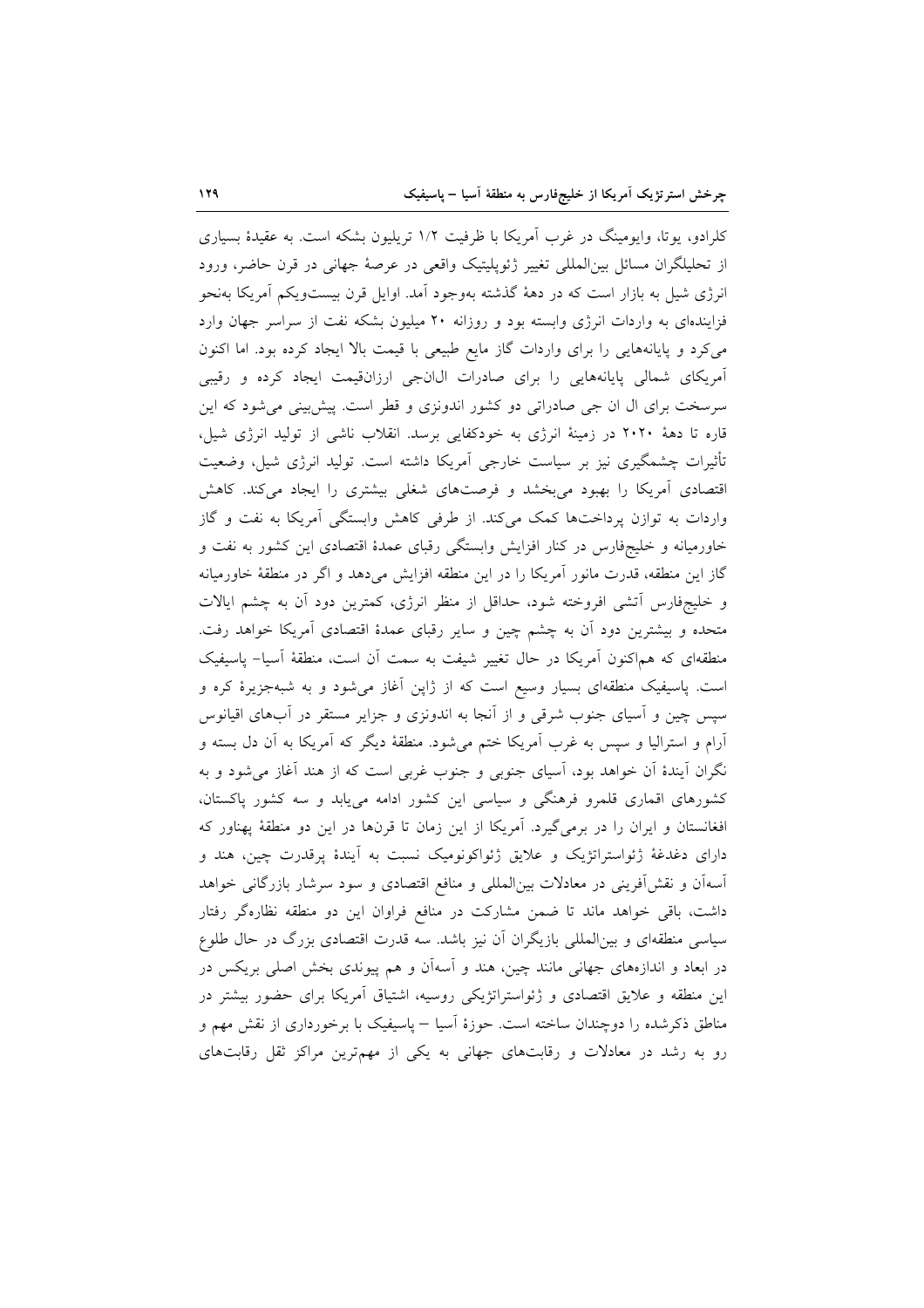ژئوپلیتیکی و ژئواکونومیکی جهان تبدیل شده است. این منطقه کانون تمرکز سرمایه، فناوری و بازار بزرگ تولید کالا و خدمات و مصرف است و براساس این دو مؤلفه یوپاترین اقتصادهای دنیا با برخورداری از بالاترین میانگین رشد جهان در این منطقه متمرکزند. این منطقه براساس ویژگیهای منحصربهفرد ذکرشده محل تلاقی سیاست قدرتهای بزرگی مانند آمریکا، چین، است. اگرچه آمریکا از سالها پیش منطقهٔ آسیا – یاسیفیک را به یکی از حوزههای اصلی حضور خود تبدیل کرده و مناسبات اقتصادی و راهبردی متعددی با کشورهای این منطقه برقرار کرده است، اما در هیچ دورهای، این منطقه به این اندازه در نقطهٔ کانونی توجه سیاست خارجی آمریکا نبوده است، بهگونهای که حتی تعهدات خود را در خاورمیانه کم کرده است. این تمرکز ویژه را میتوان از چشماندازهای مختلفی مورد توجه قرار داد. از منظر چشمانداز بین|لمللی بهنظر می رسد رشد سریع اقتصادی کشورهای این منطقه بهویژه چین و هند و آسهآن برای آمریکا بسیار نگرانکننده است، بهگونهای که ۵۰ درصد تولید ثروت جهانی در این منطقه صورت می گیرد و این امر با سرعت زیادی در حال افزایش است، بهگونهای مرکز ثقل تولید ثروت از نیمکرهٔ غربی به نیمکرهٔ شرقی انتقال یافته و همین امر نگرانی های جدی برای آمریکا بهوجود آورده است، چراکه ظرفیتهای اقتصادی بهسرعت به افزایش توانمندیهای نظامی خواهد انجامید و این برای منافع بلندمدت آمریکا در این منطقه تهدیدی جدی تلقی میشود. کاهش نیروهای آمریکا در اروپا و خاورمیانه که در راهبرد جدید دفاعی آمریکا مورد توجه قرار گرفته، ناشی از همین موضوع است. بهنظر می]ید بهرهبرداری از نفت و گاز شیل و خودکفایی نسبی آمریکا از منطقهٔ خلیجفارس و جذابیتهای اقتصادی، فناوری، بازار تولید و مصرف کالا و خدمات، نظارت بیشتر بر رفتار منطقهای چین و در آینده هند، تعامل بیشتر با أسهأن، استراليا و ژاپن و در مدار بعد كنترل روسيه دلايل اين چرخش استراتژيک است.

# منابع و مآخذ

# الف) فارسى

- ١. بزرگي، وحيد (١٣٧٥٩). نظريههاي روابط بين الملل، تهران: ماجد.
- ۲. زیباکلام، صادق؛ عربعامری، جواد (۱۳۹۳). «منابع غیرمتعارف انرژی و جایگاه خلیجفارس در سیاست امنیت انرژی ايالات متحدة آمريكا»، فصلنامة سياست خارجي، سال بيست وهشتم، شماره ١.
	- ۳. خضری، رؤیا (۱۳۹۰). استراتژی آمریکا و چین در منطقهٔ آسیا پاسیفیک، همکاری و تعارض.
		- ۴. سیجادپور، محمدکاظم (۱۳۹۳). **کالبدشکافی نطق باراک اوباما**، تهران: سایت دیپلماسی ایرانی.
			- ۵. زارعی، بهادر (۱۳۹۴). م**طالعات منطقهای خلیجفارس**، تهران: انتشارات دانشگاه تهران.
	- ۶. كشميري، سيد محمد (١٣٩٣). روابط آمريكا و چين: از همكاري اقتصادي تا رقابت استراتژيک.
- ۷. فرهی، فریده (۱۳۹۳). **نشست گروه مطالعات خلیجفارس**، مرکز پژوهش های علمی و مطالعات استراتژیک خاورمیانه، مورخ ١٧/ ١٣٩٣/٢.